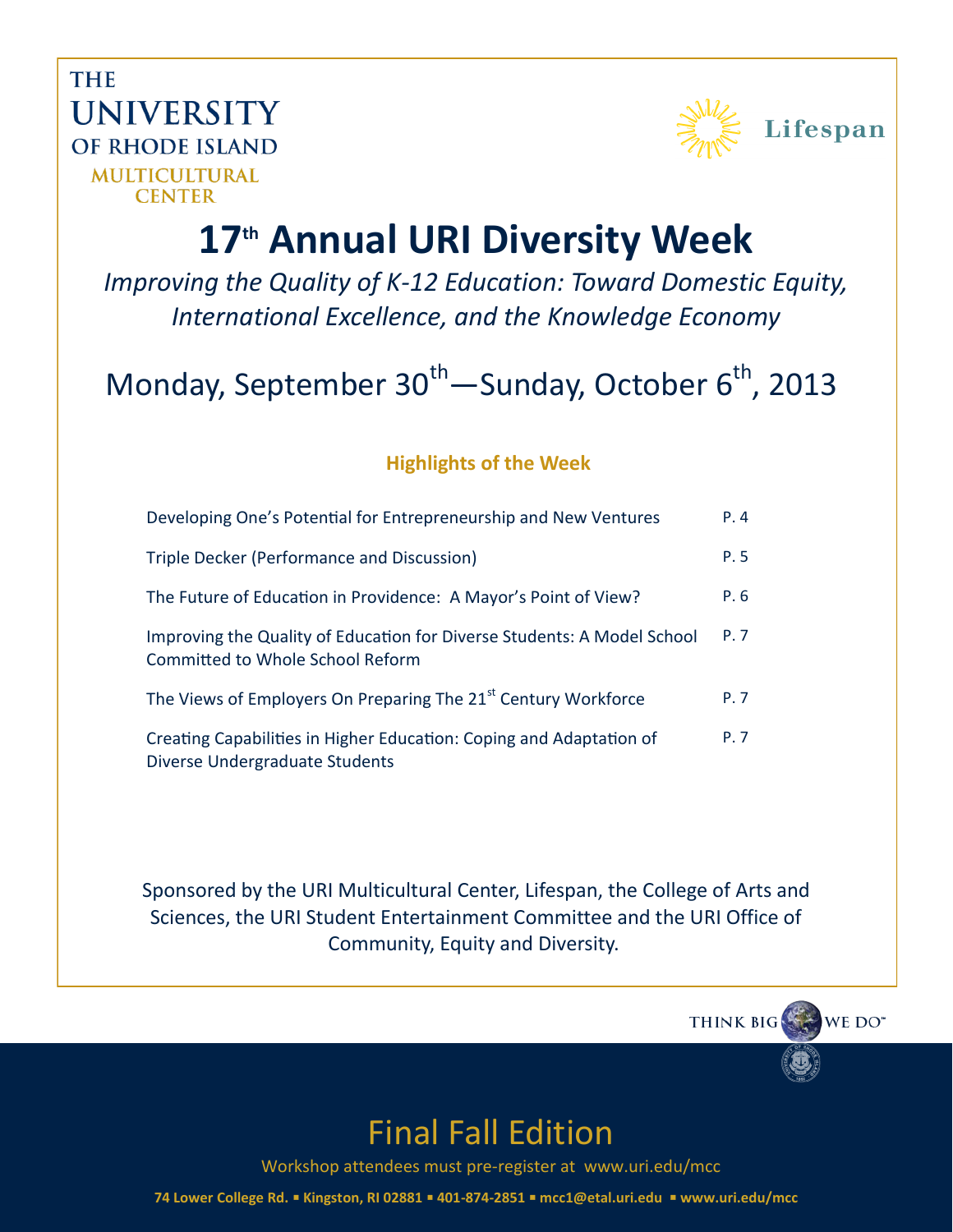### **2013 URI Diversity Week Keynote Lecturer Dr. Pedro Noguera** *New York University*



One of the country's most compelling voices about the importance of addressing the persistent racial achievement gap in education from preschool through college, Noguera's academic work focuses on how social and economic inequities and institutionalized school practices maintain race and class hierarchies across generations.

Skeptical about the growing influence of the nation's academic standards initiative with its accountability paradigm and emphasis on high-stakes testing, Noguera advocates for more equity in which government, education and business work together with parents and communities to remedy the educational, social and economic conditions that undermine the academic performance and progress of students.

Noguera links the racial achievement gap to policies and practices that privilege the

well-to-do over the poor. Income disparities and housing practices often lead to the concentration of children of color and poor children in communities in which personal safety, food security, and shelter stability are at issue. Political decisions and local traditions result in these children typically attending schools which receive less funding than their counterpart schools in more well-to-do neighborhoods. School districts frequently match the least-experienced teachers with the students who have the greatest impediments to learning.

In his most recent book, *Creating the Opportunity to Learn: Moving from Research to Practice to Close the Achievement Gap* (2011) with A. Wade Boykin, Noguera concludes that the origins of the racial achievement gap rests in the belief that people of color were genetically inferior in intelligence to whites.

More information about Pedro and other Diversity Week events is available at www.uri.edu/mcc.

#### **Attendee Pre-Registration for Diversity Week Workshops**

This year, we are continuing pre-registration for attendance at Diversity Week workshops. Please instruct your students to preregister so that they may ensure a seat for the workshop. Walk-ins will be permitted after pre-registered attendees have been admitted.

Students can pre-register at www.uri.edu/mcc

If you would like to bring your entire class to a workshop, please contact Mailee Kue at maileekue@uri.edu or 874-5829.

#### **Disability Accommodations**

If you have a disability and require an accommodation, please contact the Multicultural Center office AT LEAST three business days in advance. Interpreter requests may require more lead time. You may reach us at 74 Lower College Road, Kingston RI 02881; Phone 401-874-2851 (relay 711); Fax 401-874-5952; email maileekue@uri.edu.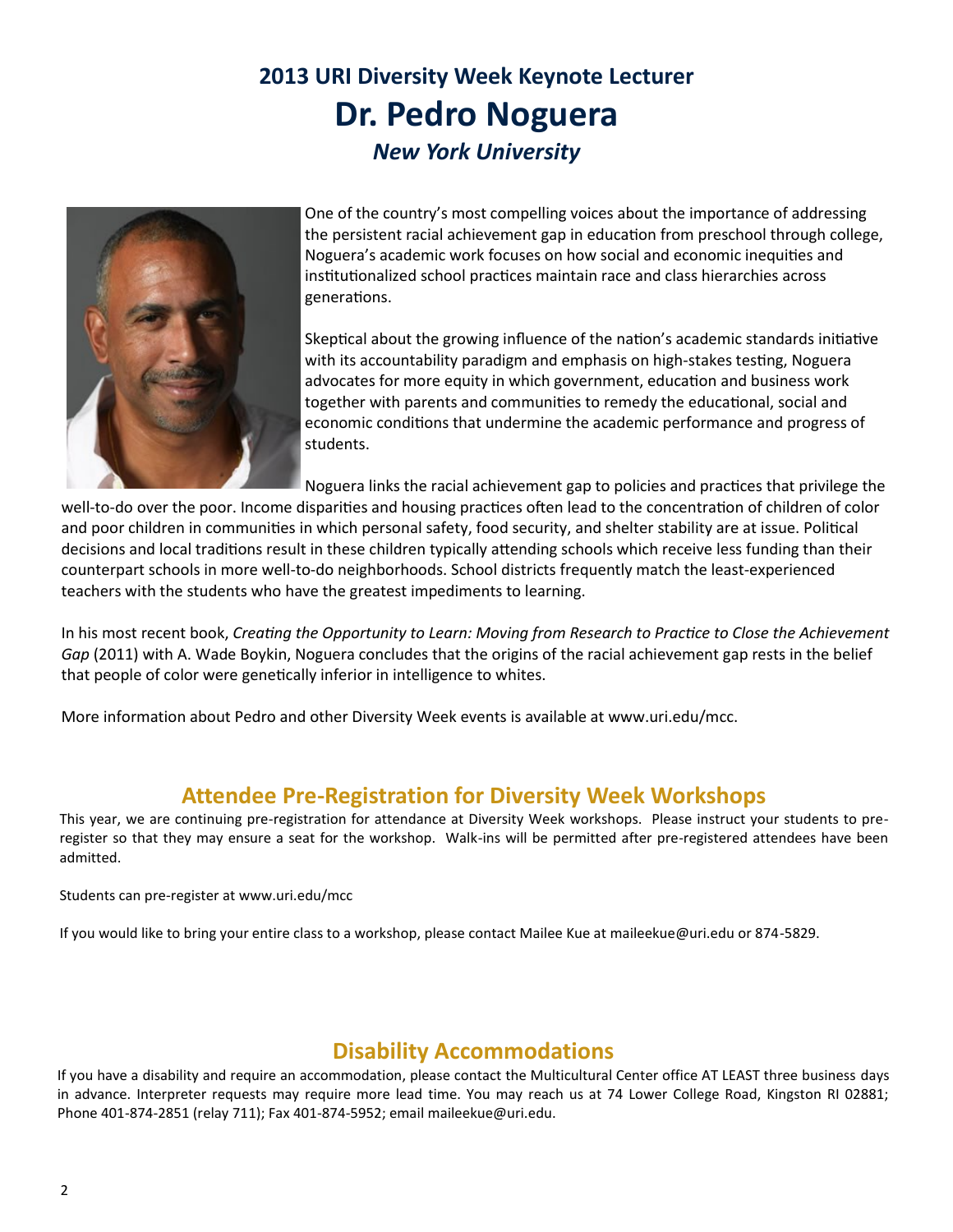### **Mo nday, Se pte mbe r 30th**

#### Culture a nd Society

| 11:00am            | The Need for Critical White Studies<br>Multicultural Center, Hardge Forum (Rm. 101)<br>Facilitated by David Hayes, Academic<br>Enhancement Center.                                                                      | How College Students with Disabilities Develop a<br><b>Sense of Belonging</b><br>Multicultural Center, Computer Classroom (Rm. 005)<br>Facilitated by Dr. Annemarie Vaccaro, Human      |
|--------------------|-------------------------------------------------------------------------------------------------------------------------------------------------------------------------------------------------------------------------|-----------------------------------------------------------------------------------------------------------------------------------------------------------------------------------------|
| 11:50am            |                                                                                                                                                                                                                         | Development and Family Studies; and Meada Daly-<br>Cano, Psychology.                                                                                                                    |
| 12:00pm            | <b>Peace and Harmony Meditation</b><br>Multicultural Center, Hardge Forum (Rm. 101)<br>Facilitated by Sheila Mitchell and Dr. Celina                                                                                    | The NCORE Experience: Student Learning and<br><b>Reflections from the Conference Experience</b><br>Multicultural Center, Computer Classroom (Rm. 005)                                   |
| 12:50pm            | Pereira, Health Services.                                                                                                                                                                                               | Facilitated by Cindy Cabrera, Communication Studies;<br>Kabir Lambo, Sociology; Richmond Sam, Accounting;<br>and Holly Tran, Cell and Molecular Biology.                                |
| 1:00 <sub>pm</sub> | <b>Conflict in Sudan Identity</b><br>Multicultural Center, Hardge Forum (Rm. 101)<br>Facilitated by Dr. Richard Lobban, Naval War                                                                                       | The Most Diverse Place on Campus: Why Writing<br><b>Centers are Necessary</b><br>Multicultural Center, Computer Classroom (Rm. 005)                                                     |
| 1:50pm             | College.                                                                                                                                                                                                                | Facilitated by Nancy Caronia and Marcy Isabella,<br>Writing and Rhetoric; and J.C. Lee, Writing Center.                                                                                 |
| 2:00 <sub>pm</sub> | <b>How One Sudan Became Two Sudans</b><br>Multicultural Center, Hardge Forum (Rm. 101)                                                                                                                                  | <b>Teacher Training in Kenya</b><br>Multicultural Center, Computer Classroom (Rm. 005)                                                                                                  |
| 2:50pm             | Facilitated by Dr. Carolyn Fluehr Lobban, Naval<br>War College.                                                                                                                                                         | Facilitated by William Molloy, Education.                                                                                                                                               |
| 3:00pm<br>3:50pm   | Dr. Martin Luther King Jr: Reflections on the<br>Man, the Speech, and the Dream<br>Multicultural Center, Hardge Forum (Rm. 101)<br>Facilitated by Dr. Norman Barber, Africana<br>Studies; and students from AAF/PSC380. | <b>Neuroscience and the Future</b><br>Multicultural Center, Computer Classroom (Rm. 005)<br>Facilitated by Dr. Alycia Mosley Austin, Graduate<br>Recruitment and Diversity Initiatives. |
| 4:00pm             | <b>Promising Scholars: Graduate Student Research</b><br><b>Symposium on Diversity</b><br>Multicultural Center, Hardge Forum (Rm. 101)                                                                                   |                                                                                                                                                                                         |
| 4:50pm             | Facilitated by Dr. Alycia Mosley Austin, Graduate<br>Recruitment and Diversity Initiatives; and<br>graduate student panelists.                                                                                          |                                                                                                                                                                                         |
| 7:00 <sub>pm</sub> | <b>Night of Spoken Word</b><br>Memorial Union, Ballroom<br>Facilitated by Kevin Gemmell, Mechanical Engineering; and members of the Poetry Slam Club.                                                                   |                                                                                                                                                                                         |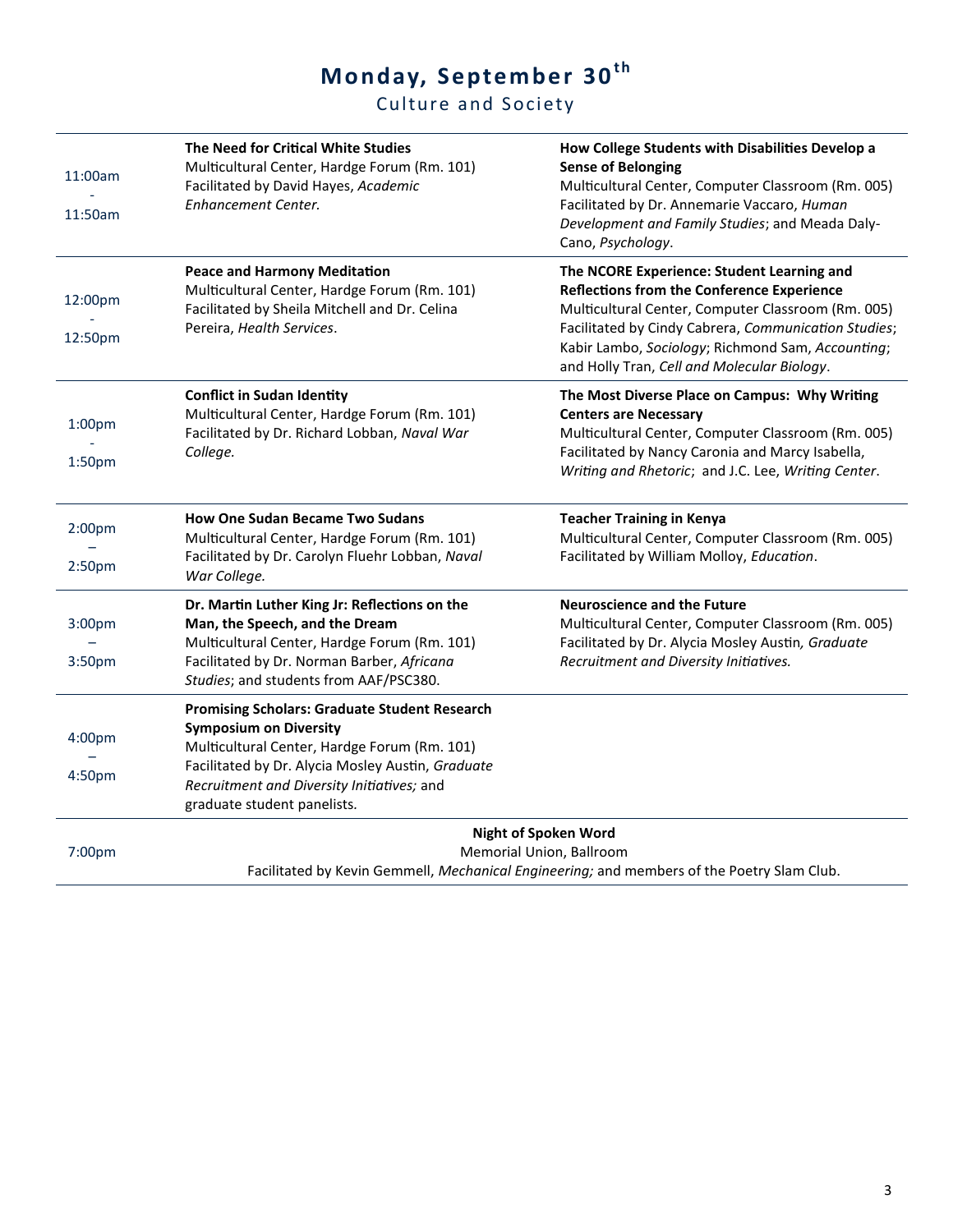## Tuesday, October 1st

Community and Equity

| 9:30am             |                                                                                                                                                      | Neurodiversity: There's No Such Thing as a Normal Brain!<br>Multicultural Center, Computer Classroom (Rm. 005)<br>Facilitated by Maggie Korn and Pamela Rohland, Disability          |
|--------------------|------------------------------------------------------------------------------------------------------------------------------------------------------|--------------------------------------------------------------------------------------------------------------------------------------------------------------------------------------|
| 10:45am            | <b>Shadows Formless: Alienation and Female Subjectivity</b><br>in India (Video & Discussion)                                                         | Services for Students.                                                                                                                                                               |
| 11:00am<br>12:15pm | Multicultural Center, Hardge Forum (Rm. 101)<br>Facilitated by Dr. Ashish Chadha, Film Studies.<br>Co-sponsored by the College of Arts and Sciences. | Self-Authorship and Action: One Man's Journey into<br><b>Outer Space</b><br>Multicultural Center, Computer Classroom (Rm. 005)<br>Facilitated by Dr. Karl Aspelund, Textile, Fashion |
|                    |                                                                                                                                                      | Merchandise & Design.                                                                                                                                                                |
| 12:30pm            | Malala Speaks: A Young Girl's Nonviolent Response to<br><b>Terrorism</b><br>Multicultural Center, Hardge Forum (Rm. 101)                             | <b>Building Pathways to Sustainable Peace in Sudan and</b><br><b>South Sudan</b><br>Multicultural Center, Computer Classroom (Rm. 005)                                               |
| $1:45$ pm          | Facilitated by Dr. Paul De Mesquita, Nonviolence and<br>Peace Studies; and Kay Johnson, Education.                                                   | Facilitated by Sarah Rial, My Sister's Keeper.                                                                                                                                       |
| 2:00 <sub>pm</sub> | <b>College: Native Style</b><br>Multicultural Center, Hardge Forum (Rm. 101)                                                                         | <b>Celebrating Beauty and Diversity</b><br>Multicultural Center, Computer Classroom (Rm. 005)                                                                                        |
| 3:15 <sub>pm</sub> | Facilitated by Loren Spears, Tomaquag Indian<br>Memorial Museum.                                                                                     | Facilitated Dr. Nnenna Ndika, Mary Jane Klinkhammer, Dr.<br>Lindsay Murn, Counseling Center.                                                                                         |
| 3:30 <sub>pm</sub> |                                                                                                                                                      | Race, Imperialism, and the Specularization of the<br>(Female) Other in Suzan-Lori Parks' Venus                                                                                       |
| 4:45pm             |                                                                                                                                                      | Multicultural Center, Computer Classroom (Rm. 005)<br>Facilitated by Dr. Gitahi Gititi, English.                                                                                     |
| 3:30 <sub>pm</sub> | Developing One's Potential for Entrepreneurship and<br><b>New Ventures</b>                                                                           |                                                                                                                                                                                      |
| 5:30pm             | Multicultural Center, Hardge Forum (Rm. 101)<br>Facilitated by Danny Warshay, G-Form, DEW Ventures<br>and Brown University.                          |                                                                                                                                                                                      |
| 5:00pm             | Service: When Women Come Marching Home (Video<br>& Discussion)                                                                                       | Pray the Devil Back to Hell (Video & Discussion)<br>Multicultural Center, Computer Classroom (Rm. 005)                                                                               |
| 7:00 <sub>pm</sub> | Swan Hall, Auditorium<br>Facilitated by Beth Grady, Providence VA Hospital; and<br>Christine Dolan, Education.                                       | Facilitated by Samdelia Roberts, Biology; Dr. Delores<br>Walters, sriAHEC; Kar Wilson Jr., Health Studies; and<br>Elaine Traub, MinuteClinic.                                        |
|                    | Nonviolence Nepal: Multicultural Experience of a<br>Lifetime!                                                                                        |                                                                                                                                                                                      |
|                    | Multicultural Center, Hardge Forum (Rm. 101)<br>Facilitated by Spencer Soucy, Education; Nicole Bowden,                                              |                                                                                                                                                                                      |
| 5:30pm             | Morgan Hemendinger, Yostena Makram and Madeline<br>Morrin, Psychology; Jessica Lawler, Nursing; Victoria                                             |                                                                                                                                                                                      |
|                    | Kern, Sociology; Marilyn Soum, Communication Studies;                                                                                                |                                                                                                                                                                                      |
|                    | Amanda Studley and Mecca Smith, URI Alumnae, and Dr.<br>Paul De Mesquita, Nonviolence and Peace Studies.                                             |                                                                                                                                                                                      |
|                    |                                                                                                                                                      | <b>URI Diversity Week Keynote Speaker</b>                                                                                                                                            |

**Closing the Racial Achievement Gap: Urban Schools and the American Dream**

7:30pm

Edwards Hall, Auditorium Keynote by Dr. Pedro Noguera, *New York University.*

Co-sponsored by the URI Honors Colloquium.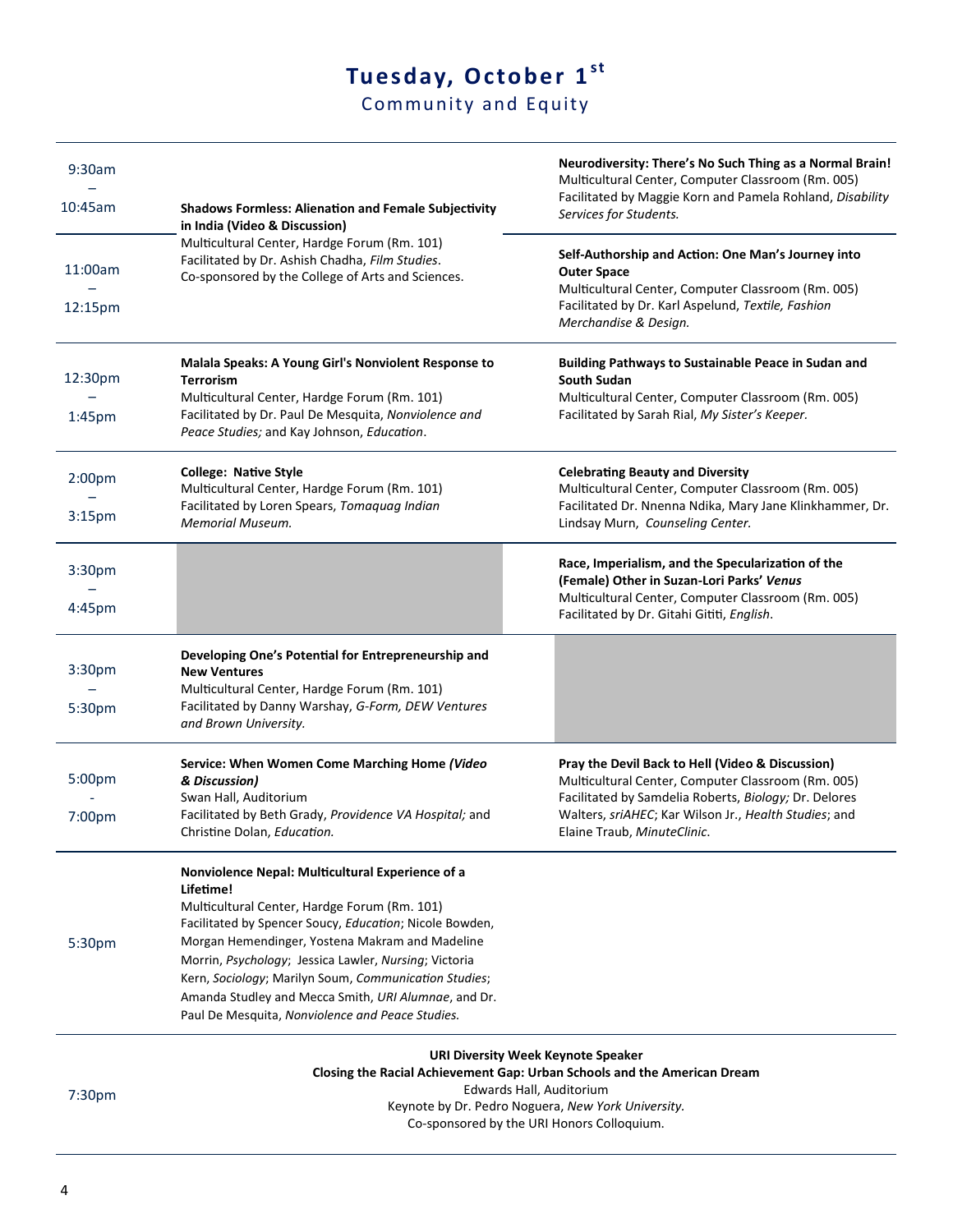### **We dnesday, October 2 nd** Events Co-sponsored by the College of Arts and Sciences *Making a Difference Through Diversity*

| 9:00am<br>9:50am                         | Multicultural Transformation of a Course in Developmental<br>Psychology: Lessons Learned<br>Multicultural Center, Hardge Forum (Rm. 101)<br>Facilitated by Dr. Margaret Rogers, Psychology; and Taryn<br>Aldrich, Human Development and Family Studies.                                                                                                                       | <b>Historical Representation of Minorities: Constructing</b><br><b>Minority Groups</b><br>Multicultural Center, Computer Classroom (Rm. 005)<br>Facilitated by Dr. Joëlle Rollo Koster, Dr. Rosie Pegueros, Dr.<br>Evelyn Sterne, and Dr. Alan Verskin, History. Co-sponsored by<br>the Center for the Humanities.     |
|------------------------------------------|-------------------------------------------------------------------------------------------------------------------------------------------------------------------------------------------------------------------------------------------------------------------------------------------------------------------------------------------------------------------------------|------------------------------------------------------------------------------------------------------------------------------------------------------------------------------------------------------------------------------------------------------------------------------------------------------------------------|
| 10:00am<br>10:50am                       | Music, Subcultures, and Diversity: Genre and the<br><b>Construction of Identities</b><br>Multicultural Center, Hardge Forum (Rm. 101)<br>Facilitated by Dr. Ian Reyes and Dr. Marilda Oviedo,<br>Communication Studies.                                                                                                                                                       | Spanish Heritage Speakers' Experiences in the Classroom<br>Multicultural Center, Computer Classroom (Rm. 005)<br>Facilitated by Zoila Castro and Dr. Susana de los Heros,<br>Languages.                                                                                                                                |
| 11:00am<br>11:50am                       | Choral Music Among the Nyanja People of Mozambique<br>Multicultural Center, Hardge Forum (Rm. 101)<br>Facilitated by Prof. Mark Conley, Music.                                                                                                                                                                                                                                | <b>Diversity in Literary and Cultural Studies</b><br>Multicultural Center, Computer Classroom (Rm. 005)<br>Facilitated by Dr. Ryan Trimm, Dr. Gina Valentino, and Dr.<br>Josie Sigler-Sibara, English. Co-sponsored by the Center for<br>the Humanities.                                                               |
| 12:00pm<br>1:50 <sub>pm</sub>            |                                                                                                                                                                                                                                                                                                                                                                               | Presenters' Lunch<br>Memorial Union, Atrium I<br>Facilitated by Dean Winifred Brownell and Associate Dean Patricia Morokoff, College of Arts and Sciences.                                                                                                                                                             |
| 1:00 <sub>pm</sub><br>1:50 <sub>pm</sub> | URI Sees the World Through the Camera: Student<br><b>Filmmakers Overseas</b><br>Multicultural Center, Hardge Forum (Rm. 101)<br>Facilitated by Dr. Rebecca Romanow, Film Media; Roy<br>Bergstrom, Media and Technology Services; and Dr.<br>Michelangelo La Luna, Languages.                                                                                                  | Crazy Like Us: The Relationship between Psychology and<br>Culture<br>Multicultural Center, Computer Classroom (Rm. 005)<br>Facilitated by Dr. Jasmine Mena, Psychology.                                                                                                                                                |
| 2:00 <sub>pm</sub><br>2:50 <sub>pm</sub> | Telling the Story of Ethnic, Racial and Religious Diversity in<br><b>Rhode Island</b><br>Multicultural Center, Hardge Forum (Rm. 101)<br>Facilitated by Prof. John Pantalone, Journalism.                                                                                                                                                                                     | Learning by Doing in Mexico and Italy: Study Abroad<br>Multicultural Center, Computer Classroom (Rm. 005)<br>Facilitated by Dr. Rosaria Pisa, Sociology.                                                                                                                                                               |
| 3:00pm<br>3:50pm                         | African and American: Narratives from the Motherland and<br><b>New England</b><br>Multicultural Center, Hardge Forum (Rm. 101)<br>Facilitated by Dr. Vanessa Quainoo, Communication Studies<br>and Africana Studies and students from COM333/AAF333<br>class.                                                                                                                 | <b>Chinese Tea Ceremony and Tasting: Presentation on</b><br>Non-verbal Communication in China<br>Multicultural Center, Computer Classroom (Rm. 005)<br>Facilitated by Dr. Shumin Li, Xiaoyan Hu, Yue Wu, Dr. Wayne<br>He, Confucius Institute; and URI students from the Confucius<br>Institute.                       |
| 4:00pm<br>4:50pm                         | <b>Understanding Diversity Through Music</b><br>Multicultural Center, Hardge Forum (Rm. 101)<br>Facilitated by Prof. Ann Danis, Dr. Lesa Terry and Prof. Joe<br>Parillo, Music.                                                                                                                                                                                               | On Integrating the Diverse Cultures of STEM for<br><b>Interdisciplinary Research and Education</b><br>Multicultural Center, Computer Classroom (Rm. 005)<br>Facilitated by Dr. Joan Peckham, Computer Science; and<br>Dr. Caroline Gottschalk Druschke, Writing and Rhetoric.                                          |
| 5:00pm                                   | Through the Eyes of Africa: Photographs of South Africa<br>(Reception and Exhibit)<br>Lippitt Hall, Africana Studies Exhibition Area (First Floor)<br>Featuring Guest Artist, Dr. Stephen Wood, Communication<br>Studies. Facilitated by Dr. Vanessa Quainoo, Africana Studies.                                                                                               | Minority Women in the US: Making a Difference<br>Multicultural Center, Computer Classroom (Rm. 005)<br>Facilitated by Dr. Ping Xu, Political Science and Gender and<br>Women Studies; Dr. Katrin Jomaa, Political Science and<br>Philosophy; Dr. Rosie Pegueros, History; and Dr. Mailee Kue,<br>Multicultural Center. |
| 6:00pm                                   | You've Come a Long Way Baby: Women's Hard Won Gains<br>Multicultural Center, Hardge Forum (Rm. 101)<br>Facilitated by Prof. Bryna Wortman, Theatre; Dr. Donna<br>Hughes, Gender & Women Studies; and Danielle Sanfilippo,<br>English.                                                                                                                                         | <b>Chinese Calligraphy Demonstration</b><br>Multicultural Center, Computer Classroom (Rm. 005)<br>Facilitated by Dr. Shumin Li, Xiaoyan Hu, Yue Wu,<br>Dr. Wayne He, Confucius Institute; and URI students from the<br>Confucius Institute.                                                                            |
| 7:00pm                                   | <b>Triple Decker (Performance &amp; Discussion)</b><br>Memorial Union, Ballroom<br>Featuring Marc Levitt, Writer and Storyteller; Chris Turner,<br>Musical Director, Phil Edmonds, Song Heng, Zerui De Pina,<br>Carlos de Leon, David Ariyan, Obuamah Laud Addy, Thawn<br>Harris, Musicians; and Amelia Giles, Storyteller. Co-sponsored<br>by the Center for the Humanities. | In Darkness (Video & Discussion)<br>Swan Hall, Auditorium<br>Facilitated by Amy Olson, Hillel.                                                                                                                                                                                                                         |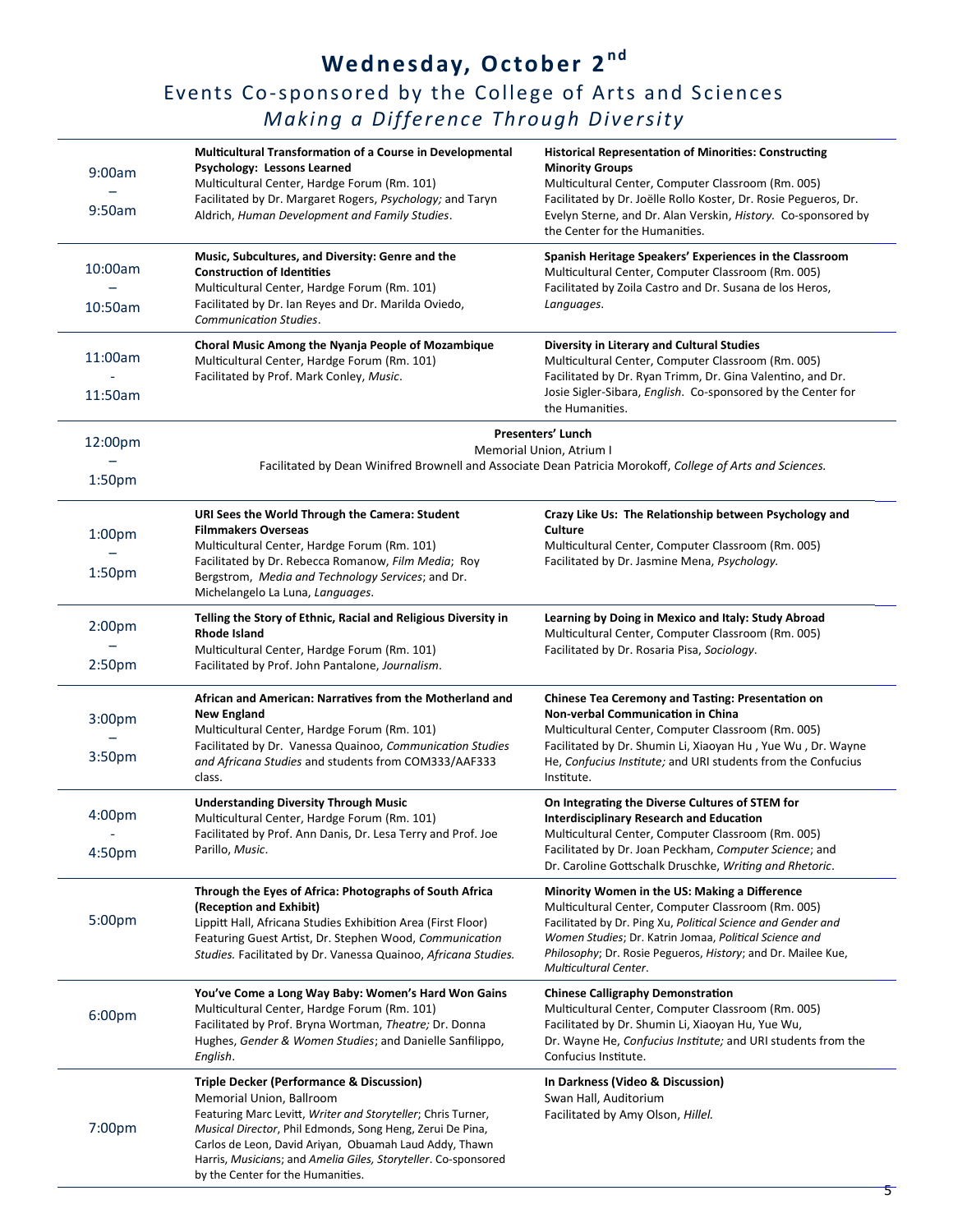### **Thursday, Octobe r 3rd**

Iden tity and Discu ssion

| 9:30am<br>10:45am                        |                                                                                                                                                                                                                                                                                                                                                                                                                                                                                                          | Common Health Myths: What Women Should Know<br>Multicultural Center, Computer Classroom (Rm. 005)<br>Facilitated by Dr. Iris Tong, Women's Medicine<br>Collaborative.                                                                                                                                                                                                                                  |
|------------------------------------------|----------------------------------------------------------------------------------------------------------------------------------------------------------------------------------------------------------------------------------------------------------------------------------------------------------------------------------------------------------------------------------------------------------------------------------------------------------------------------------------------------------|--------------------------------------------------------------------------------------------------------------------------------------------------------------------------------------------------------------------------------------------------------------------------------------------------------------------------------------------------------------------------------------------------------|
| 10:00am<br>10:45am                       | <b>Child Development Center Community Sing</b><br>Multicultural Center, Hardge Forum (Rm. 101)<br>Facilitated by Sue Warford, CDC; and the Child<br>Development Center teachers, preschool, and<br>kindergarten children.                                                                                                                                                                                                                                                                                |                                                                                                                                                                                                                                                                                                                                                                                                        |
| 11:00am<br>12:15pm                       | The Future of Education in Providence: A Mayor's Point<br>of View?<br>Multicultural Center, Hardge Forum (Rm. 101)<br>Facilitated by Hon. Angel Taveras, Mayor of Providence.                                                                                                                                                                                                                                                                                                                            | <b>Community Health Center Internships in Providence:</b><br><b>Student Learning and Reflections</b><br>Multicultural Center, Computer Classroom (Rm. 005)<br>Facilitated by Conrad Bukoski, Esthefany Cabrera, Ada<br>Genere, Dilennys Perez, Natasha Viveiros, Nursing; Nick<br>Lemme, Blake Mello, Kinesiology; Dr. Rebecca Carley and<br>Dr. Mary Lavin; Nursing and Dr. Delores Walters, sriAHEC. |
| 12:30pm<br>1:45pm                        | Gender and Women Studies Panel: Out of Diversity:<br>We Speak<br>Multicultural Center, Hardge Forum (Rm. 101)<br>Introduction by Naomi Thompson, Community, Equity<br>and Diversity. Facilitated by Anna Vaccaro, Gender and<br>Women's Studies. Featuring Anita Ayebale, Political<br>Science; Florence Badejo, Pharmacy; Dr. Kyle Kusz,<br>Kinesiology; Dr. Michelangelo La Luna, Languages; Dr.<br>Marilda Oviedo, Communication Studies; Rhiannon<br>Sorrell, English; and Alyssa Zisk, Mathematics. | Trends in Hip Hop Clothing and Design<br>Multicultural Center, Computer Classroom (Rm. 005)<br>Facilitated by Victor Moreira (Fly Fashion Fabrics), Textile<br>Fashion Merchandise & Design.                                                                                                                                                                                                           |
| 2:00 <sub>pm</sub><br>3:15 <sub>pm</sub> | <b>Diversity Week Common Reading Roundtable:</b><br><b>Contemporary Native American Education Success and</b><br>Retention<br>Multicultural Center, Hardge Forum (Rm. 101)<br>Facilitated by Nancy Caronia, Writing and<br>Rhetoric. Featuring Dr. David Patterson, University of<br>Washington, St. Louis; Renée Lopes-Pocknett, Mashpee<br>Wampanoag Tribe; Steve Stonearrow, Little Thunder<br>Medicine Society; and Sonia Thomas, Human<br>Development and Family Studies.                           | Intersectionality What? Using Intersectionality in Your Life<br>and Work?<br>Multicultural Center, Computer Classroom (Rm. 005)<br>Facilitated by Dr. Annie Russell, LGBTQ Center.                                                                                                                                                                                                                     |
| 3:30pm<br>4:45pm                         | Introduction to T'ai Chi: Solo Form, Push Hands, and<br><b>Martial Arts Application</b><br>Multicultural Center, Hardge Forum (Rm. 101)<br>Facilitated by Dr. Clifford Katz, Provost's Office.                                                                                                                                                                                                                                                                                                           | How the Chinese Exclusion Act Can Help Us Understand<br>America<br>Multicultural Center, Computer Classroom (Rm. 005)<br>Facilitated by Dr. Ben Railton, Fitchburg State University.                                                                                                                                                                                                                   |
| 6:00pm<br>8:00pm                         | Native Americans in Higher Education: Strategies for<br><b>Success</b><br>Lippitt Hall, Auditorium, 4th Floor<br>Introduction by Dr. Donald DeHayes, Provost. Keynote<br>address by Chief Sachem Matthew Thomas,<br>Narragansett Tribe; and Dr. David Patterson, University<br>of Washington, St. Louis.                                                                                                                                                                                                 | Safe Zone Workshop<br>Multicultural Center, Computer Classroom (Rm. 005)<br>Facilitated by Dr. Annie Russell, LGBTQ Center and Emily<br>Goupil, College Student Personnel.                                                                                                                                                                                                                             |
| 8:00pm                                   | <b>Frame Drumming Traditions and instruments From</b><br><b>Around The World</b><br>Multicultural Center, Hardge Forum (Rm. 101)<br>Facilitated by Kyle Forsthoff, Music.                                                                                                                                                                                                                                                                                                                                | <b>Interracial Dating and Relationships</b><br>Multicultural Center, Computer Classroom (Rm. 005)<br>Facilitated by Antoinette Gbomina, Nursing; and members<br>of Student Alliance for the Welfare of Africa (SAWA).                                                                                                                                                                                  |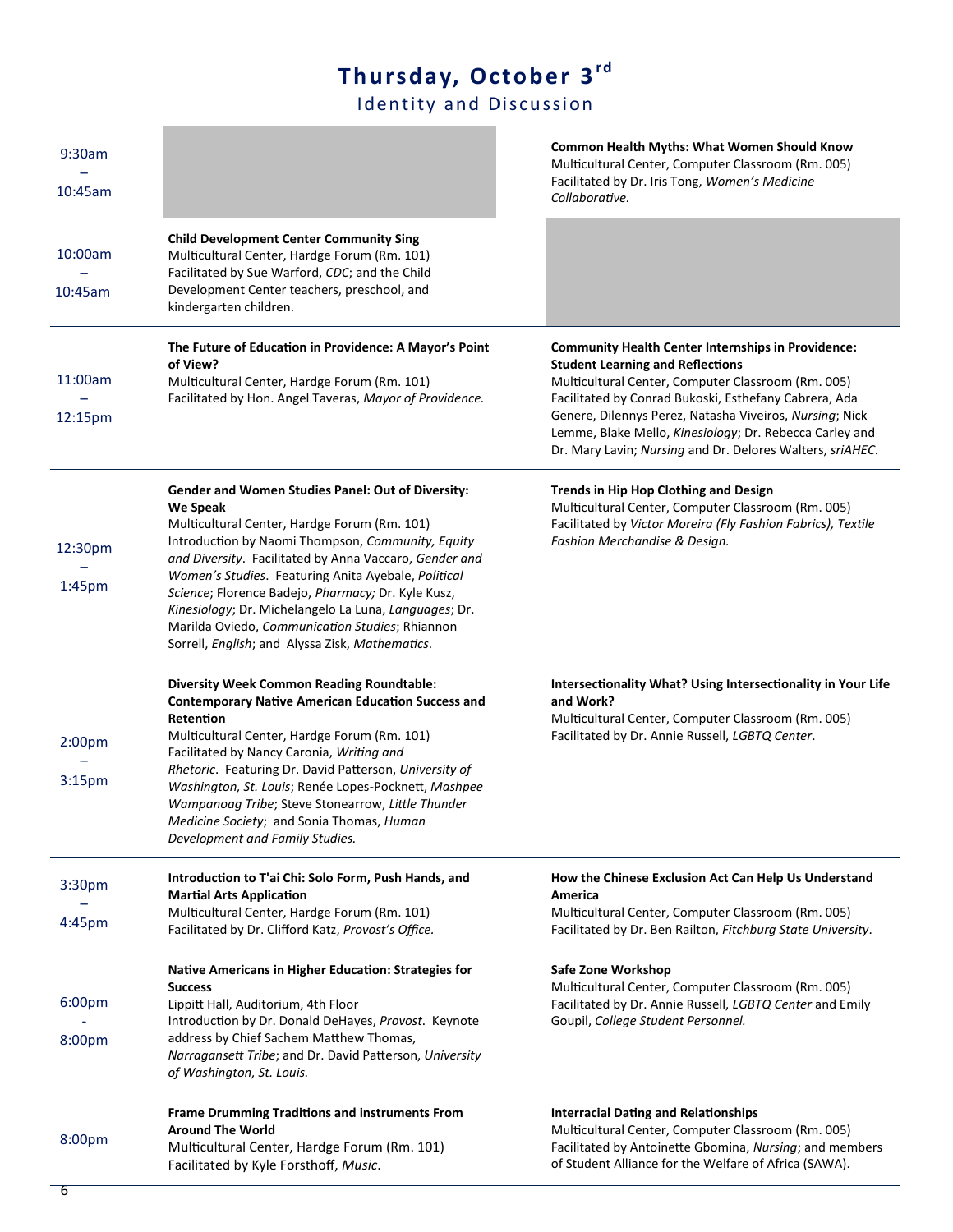# Friday, October 4<sup>th</sup>

Education Refor m

| 9:00am<br>9:40am                         | Diversity and The Future of Higher Education<br>Multicultural Center, Hardge Forum (Rm. 101)<br>Introduction by Dr. Donald DeHayes, Provost.<br>Featuring Dr. David Dooley, President.                                     |                                                                                                                                                                                                                                                                 |
|------------------------------------------|----------------------------------------------------------------------------------------------------------------------------------------------------------------------------------------------------------------------------|-----------------------------------------------------------------------------------------------------------------------------------------------------------------------------------------------------------------------------------------------------------------|
| 11:00am<br>11:50am                       | The Turn Around Process: How Public Schools<br><b>Fall and Rise</b><br>Multicultural Center H 2 Min (Rm. 101)<br><b>Ner Miller Williams</b> , United<br><b>Facilitate</b><br>Provia.                                       | <b>Improving the Quality of Education for Diverse</b><br><b>Students: A Model School Committed to Whole</b><br><b>School Reform</b><br>Multicultural Center, Computer Classroom (Rm. 005)<br>Facilitated by Daniel St. Louis, University Park<br>Campus School. |
| 12:00pm<br>12:50pm                       | The Views of Employers On Preparing The 21st<br><b>Century Workforce</b><br>Multicultural Center, Hardge Forum (Rm. 101)<br>Facilitated by Elizabeth Jardine, Governor's<br>Workforce Board; and Brandon Melton, Lifespan. | The Changing Face of 21 <sup>st</sup> Century Learning: Are<br>You Ready?<br>Multicultural Center, Computer Classroom (Rm. 005)<br>Facilitated by Dr. Julie Coiro, Education.                                                                                   |
| 1:00 <sub>pm</sub><br>1:50 <sub>pm</sub> | The Views of Educators On Preparing The 21st<br><b>Century Workforce</b><br>Multicultural Center, Hardge Forum (Rm. 101)<br>Facilitated by Andrea Castenada, RI Department<br>of Education.                                | URI Robert Noyce Teacher Scholarship Program<br>Multicultural Center, Computer Classroom (Rm. 005)<br>Facilitated by Dr. Anne Seitsinger, College of Human<br>Science and Services; Christine Dolan and Dr. Kathy<br>Peno, Education.                           |
| 2:00 <sub>pm</sub><br>2:50 <sub>pm</sub> | What Students and Institutions Need to Know to<br>Prepare Students for the 21st Century Workforce<br>Multicultural Center, Hardge Forum (Rm. 101)<br>Facilitated by Serilda Summers-McGee, Kaiser<br>Permanente.           | <b>Creating Capabilities in Higher Education: Coping</b><br>and Adaptation of Diverse Undergraduate Students<br>Multicultural Center, Computer Classroom (Rm. 005)<br>Facilitated by Dr. Liza Cariaga-Lo, Brown University.                                     |
| 3:00pm<br>3:50 <sub>pm</sub>             | How Can RI Build Better Educational Systems?<br>Multicultural Center, Hardge Forum (Rm. 101)<br>Facilitated by Susan Lusi, Providence Public<br>Schools.                                                                   | Taking a Closer Look at Diversity: Building an<br><b>Inclusive Community for All</b><br>Multicultural Center, Computer Classroom (Rm. 005)<br>Facilitated by Jenna Solomon And Chris Cicero,<br>Student Senate; and other members of the Student<br>Senate.     |

## Sunday, October 6<sup>th</sup>

3:00pm

**Piano Music of the World: University Artist Series** Fine Arts Center Concert Hall Performance by Manabu Takesawa, *Music*. General Admission \$12; Students \$7; Cash or Check at Box Office the Night of the Event.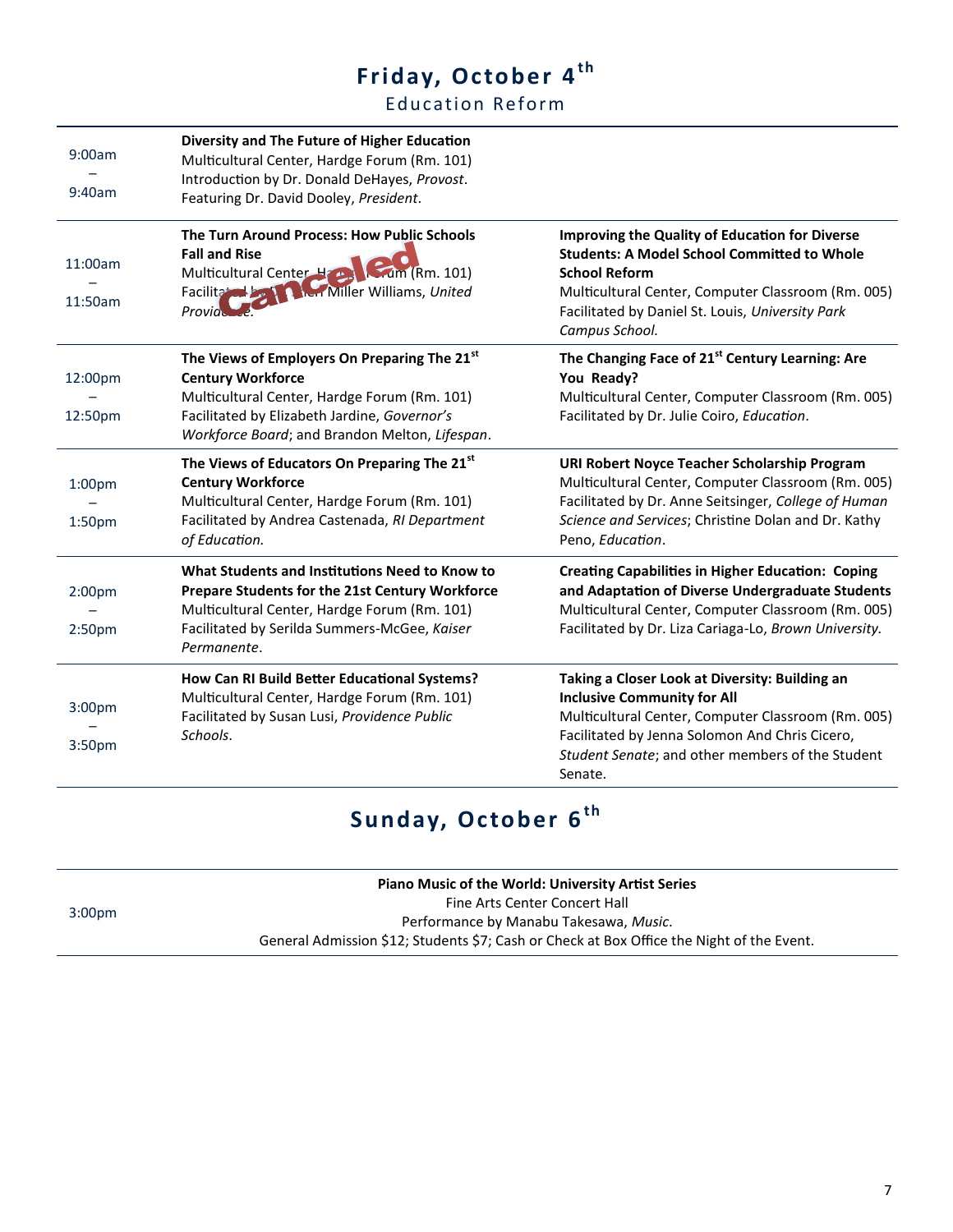**England.** *Dr. Vanessa Wynder Quainoo, Director, Africana Studies Program, and Associate Professor, Communication Studies, and students from AAF/COM 333-Oral Performance of African-American Literature.* When she traveled to Ghana, West Africa, in 2006 with her husband and their three sons, the professor and her family took a oneday tour to the ancient castle of Elmina, the final portal for countless numbers of African captives on the way to the Americas. While she pressed her fingers against the prison bars of the castle, she mystically experienced in her imagination the story of two young people bound to be shipped overseas, a man and a woman, who are drawn to each other despite confinement, an uncertain future, and the lack of a common language. Returning home to Rhode Island, she wrote *Cry Elmina*, a book-length poem featuring Kwame and Ama, and adapted to a readers' theatre format. In this readers' theatre performance, students have the opportunity to engage in groups, vocally depict characters, and enhance comprehension of their text. Wed, 10/2 @3:00pm

**Building Pathways to Sustainable Peace in Sudan and South Sudan.**  Sarah Rial, Program Director, My Sister's Keeper, Boston, MA. This workshop by a 2010 recipient of the Eleanor Roosevelt Human Rights Award from then-U. S. Secretary of State Hillary Clinton, promotes the Sudanese women-led Sisterhood for Peace Initiative. The Initiative supports women peacemakers collaborating across religious, ethnic, geographic, and racial boundaries. Its 2010 Conference in Juba, South Sudan highlighted the work of Zeinab Balandia of South Kordofan State, a 2009 recipient of the Women's Peacemaker Award from the Joan Kroc Institute for Peace and Justice at the University of San Diego. Tue, 10/1 @12:30pm

**Celebrating Beauty and Diversity.** *Mary Jane Klinkhammer, Clinical Counselor, Counseling Center; Dr. Lindsay Murn, Postdoctoral Fellow, Counseling Center; and Dr. Nnenna Ndika, Postdoctoral Fellow, Counseling Center.* While research indicates that most of them connect beauty to biological characteristics that signal youth, health, fertility, and athleticism, the various cultures of the world hold distinctive preferences about the importance attached to these characteristics. These preferences are said to be "socially constructed" since they are transmitted to individual members of the culture through social and cultural interaction. In celebration of diverse standards of beauty, this workshop encourages greater democracy and flexibility in viewing beauty; raises the question of why men place more importance on the physical attractiveness of women than women do on the physical attractiveness of men; and advocates for conceptions of beauty beyond skin-deep. Tue, 10/1 @2:00pm

**Child Development Center Community Sing.** *Sue Warford, Coordinator, Child Development Center (CDC), and the CDC teachers, preschool and kindergarten children.* This workshop presents children in performance as they explore how age-appropriate music can increase awareness of diversity and enhance child growth and development. Thurs, 10/3 @10:00am

**Chinese Calligraphy Demonstration.** *Dr. Wayne He, Professor, Languages, and Director, Confucius Institute; Xiaoyan Hu, Lecturer, Languages; Dr. Shumin Li, Associate Director, Confucius Institute; and* 

**African and American: Narratives from the Motherland and New**  *Yue Wu, Instructor, Languages, and URI students from the Confucius Institute.* Governed by traditional rules of practice, Chinese calligraphy is considered the highest form of Chinese art and writing. In calligraphy, the quality is judged by the ability of the artist to rhythmically and harmoniously draw lines that express both the personality and the intention of the calligrapher. The lines drawn by the calligrapher have had a primary impact on Chinese painting and other art forms. Wed, 10/2 @6:00pm

> **Chinese Tea Ceremony and Tasting: Presentation on Nonverbal Communication in China.** *Dr. Wayne He, Professor, Languages, and Director, Confucius Institute; Xiaoyan Hu, Lecturer, Languages; Dr. Shumin Li, Associate Director, Confucius Institute; and Yue Wu, Instructor, Languages, and URI students from the Confucius Institute.*  Exploring the layers of meaning embedded in Chinese tea culture and in the art of Chinese calligraphy are thought to among the best portals for understanding traditional Chinese culture. According to Chinese legend, tea ("cha") was discovered in remote antiquity by Emperor Shennong Shi, a practicing herbalist, when a leaf from a nearby shrub fell into boiling water. He believed that tea was bestowed upon him in appreciation for his use of herbal medicine to treat the elderly. The tea ceremony reflects traditional mannered ritual in the way the tea is prepared, served, and consumed. Its purpose is to relax and regenerate mind, body, and spirit. Another pathway to understanding Chinese culture is through observing commonalities among Chinese people in their nonverbal communication – any meaning conveyed, often unconsciously, through sounds, behaviors, and artifacts other than words. Considerable research has been conducted on Chinese habits of greeting, touch, eye contact, gestures, turntaking during conversation, and facial expressions. Wed, 10/2 @3:00pm

> **Choral Music Among the Nyanja People of Mozambique.** *Dr. Mark Conley, Associate Professor, Music, and Director, Choral Activities.*  Though the Nyanja people of Mozambique have little access to formal musical training, choral music is deeply embedded in the churches and other areas of the functional life of the villages. Formed to promote community development, sustainability, and conservation in one of Africa's few remaining wilderness areas, the Manda Wilderness Community Trust hosts a musical competition featuring choral performances from 15 Nyanja villages at its annual Manda Wilderness Choir Festival. As Guest Choral Director for the Festival, the presenter visited the village choirs to work with them on breathing, posture, and pitch. In this workshop, he will share video and audio clips of the choral performances, and discuss his interactions and professional growth. Wed, 10/2 @11:00am

> **College: Native Style.** *Loren Spears, Executive Director, Tomaquag Memorial Museum.* This workshop by a woman of Narragansett and Niantic descent describes the trauma of colonization that indigenous people have endured since the early days of European settlement, the use of education as a tool to strip away Native American culture, the evidence of the negative impact reflected in alcoholism rates and other statistics, and the response of indigenous communities to generate health, wellness, and well-being. Affiliated with the NEA Big Read, the presentation focuses attention on Louise Erdrich's book, *Love Medicine.* Tue, 10/1 @2:00pm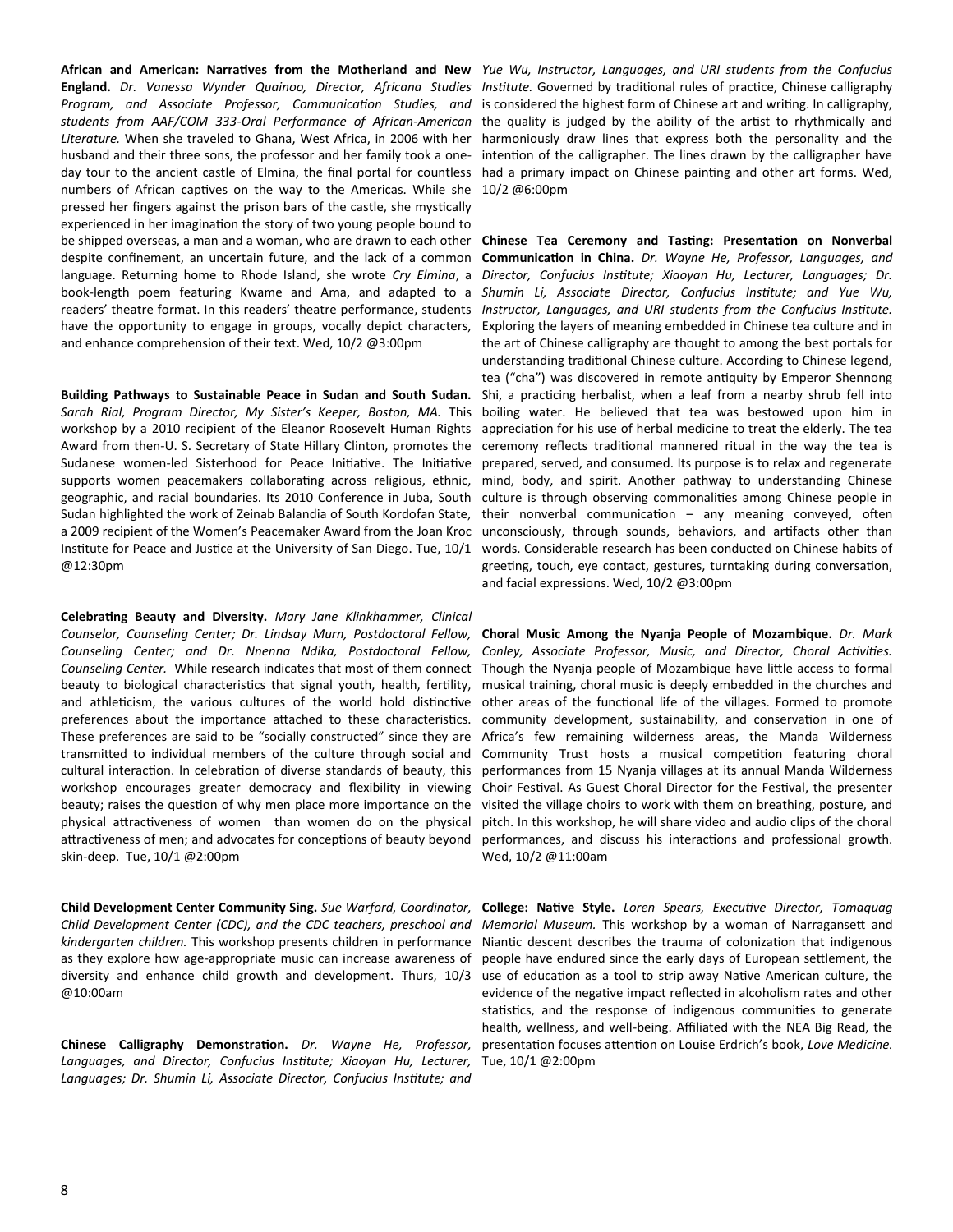*Assistant Professor, Medicine, Brown University, and Director, Women's Primary Care, Women's Medicine Collaborative.* Knowing and understanding one's "numbers " related to blood pressure and cholesterol – total, HDL,LDL, and triglycerides – will enable women to have productive conversations with their physicians about the health of their heart. This workshop by the co-editor of *The 5-Minute Consult Clinical Companion to Women's Health* (Philadelphia: Lippincott, 2007) will debunk myths and offer strategies that will empower women to maintain optimal health throughout their lifetimes. Thurs, 10/3 @9:30am

**Community Health Center Internships in Providence: Student Learning and Reflections.** *Dr. Rebecca Carley, Assistant Professor, Clinical Nursing; Dr. Mary Lavin, Associate Professor, Clinical Nursing; Dr. Delores Walters, Associate Director, Southern Rhode Island Area Health Education Center (sriAHEC), Nursing, and undergraduate student interns in Nursing and Kinesiology.* As the United States seeks to address the current nursing shortage and the challenges to delivering the Obama administration's health care provisions to underserved communities, the American Association of Colleges of Nursing has recommended accelerated outreach to communities of color and men. Organized by the College of Nursing and its sriAHEC affiliate, this workshop features reflections by faculty and students about their lessons learned and their contributions to delivering effective health care to underserved patients during summer internships at the Rhode Island Free Clinic and Clinica Esperanza in Providence, RI.

**Conflict in Sudan Identity.** *Dr. Richard Lobban, Professor Emeritus, Anthropology and African Studies, Rhode Island College.* Sudan was once **Diversity in Literary and Cultural Studies.** *Dr. Kathleen Davis, Associate*  regarded as a country of great potential. Its plentiful natural resources Professor, English; Dr. Naomi Mandel, Professor, English and Film/ include oil, copper, iron, silver, chromium, tungsten, and zinc. Today it is *Media; Dr. Ryan Trimm, Chair, English, and Associate Professor, English*  more commonly thought of as a failed state. At the core of Sudan's *and Film/Media; and Dr. Gina Valentino, Assistant Professor, English.*  conflicts is the seminal crisis of identity. Muslim-Christian-animist rifts in The emerging field of literary and cultural studies explores the complex religion, Arab-African-Afro-Arab in ethnicity, and North-South in relationships between-literature, media, andother cultural "texts" and geography generate tensions. However, the principal source of conflict the cultural, geographical, intellectual, and historical contexts in which continues to be the unrelenting campaign by the Sudanese government the texts are produced and consumed. The emphasis on "texts in to impose a single Islamist Arab identity upon the two countries. This context" has helped to reveal unique perspectives with which to address workshop presents the reflections of a leading American scholar in the uses of power, diversity, subjectivity, and modernity in relation to sorting through the identity crisis and predicting future outcomes and race, gender, class, sexuality, disability, religion, nationality, and options. Mon 9/30 @1:00pm

*"Crazy Like Us":* **The Relationship Between Psychology and Culture.** *Dr. Jasmine Mena, Assistant Professor, Psychology.* Since the outset of the  $21<sup>st</sup>$  century, psychology has been a higher education leader in incorporating multiculturalism into the theoretical foundations of the discipline. In 2003, the American Psychological Association approved the "Guidelines on Multicultural Education, Training, Research, Practice, and Organizational Change for Psychologists", establishing multicultural competence as a professional standard, and positioning multicultural knowledge, multicultural skills, and therapists' awareness of their own cultural attitudes, values, and biases at the core of the discipline. Ethan Watters' *Crazy Like Us: The Globalization of the American Psyche* reveals how American mental health clinicians and pharmaceutical companies, sometimes unwittingly, sometimes insidiously, actually provoked the spread of Western mental illnesses among local populations in Hong Kong, Sri Lanka, Japan, and Zanzibar. This workshop shares reflections on the importance of culture as a determinant of mental illness, as well as mental well-being and healing; and on the incorporation of multiculturalism into the classroom. Wed, 10/2 @1:00pm

**Developing One's Potential for Entrepreneurship and New Ventures**. *Danny Warshay, Co-Founder and Executive Chairman, G-Form, Founder* 

**Common Health Myths: What Women Should Know.** *Dr. Iris Tong, and Managing Director, DEW Ventures, and Adjunct Lecturer, Entrepreneurship and Technology, Brown University.* So you think you have what it takes to start your own business! This workshop by a successful entrepreneur is designed to maximize your chances for success by enhancing your skills in developing a business plan, and cultivating productive habits. Because a business plan systematically steers you through foundational questions, such as a description of your business, products and services offered, competition, finances, location, personnel, management, and marketing, it can be the difference between failure and success. After registration, all participants in this workshop will receive the mandatory reading – Sahlman, William, "Some Thoughts on Business Plans" ; the R&R Case Study; the presenter's bio; and seven response questions. Tues 10/2 @ 3:30pm

> **Diversity and the Future of Higher Education.** *Dr. David Dooley, University President.* Two emergent forces - the burgeoning diversity of the nation, and the impact of globalization on the global economy – influence the University's commitment to diversity. In response to these forces, the University seeks to prepare students to thrive in contexts where they must locate common ground, navigate global challenges, and share common goals with those who are culturally different. As fractious forces divide society, the role of the University is to begin by fostering a community on campus where every member is valued, welcomed, and affirmed. Among the steps taken by President Dooley toward greater diversity are his articulation of his 4 Transformational Goals for the University; the creation of the Office of Community, Equity, and Diversity, headed by Naomi Thompson; and the 20,000 Voices summit. Fri, 10/4 @9:00am

> language. Wed, 10/2 @11:00am

**Diversity Week Common Reading Roundtable: Contemporary Native American Education Success and Retention.** *Nancy Caronia, Lecturer, Writing and Rhetoric, and Assistant Director, Writing Center; Renee Lopes-Pocknett, Education Director, Mashpee Wampanoag Tribe; Dr. David Patterson, Assistant Professor, Social Work, University of Washington, St. Louis, MO; Steve Stonearrow, Medicine Man, Lakota Tribe; and Sonia Thomas, Senior, Human Development and Family Studies.* In 1665, Caleb Cheeshahteaumuck, a member of the Wampanoag tribe, became the first Native American to graduate from Harvard University. Fluent in Greek, Latin, and English, and able to read Hebrew, his promising career was prematurely ended with his death from tuberculosis shortly after graduation. In its 1650 charter, Harvard stipulated that its mission was "the Education of the English and Indian Youth of the Country," in an effort to attract funding for the conversion of Indians to Christianity. With the onset of King Philip's War in 1675, Harvard abandoned its Indian mission. This workshop discusses the introduction of Caleb to the larger world as the namesake character of *Caleb's Crossing* (2011), a historical novel by Pulitzer Prize-winning author Geraldine Brooks; and the significance of Caleb's example for success. Thurs, 10/3 @2:00pm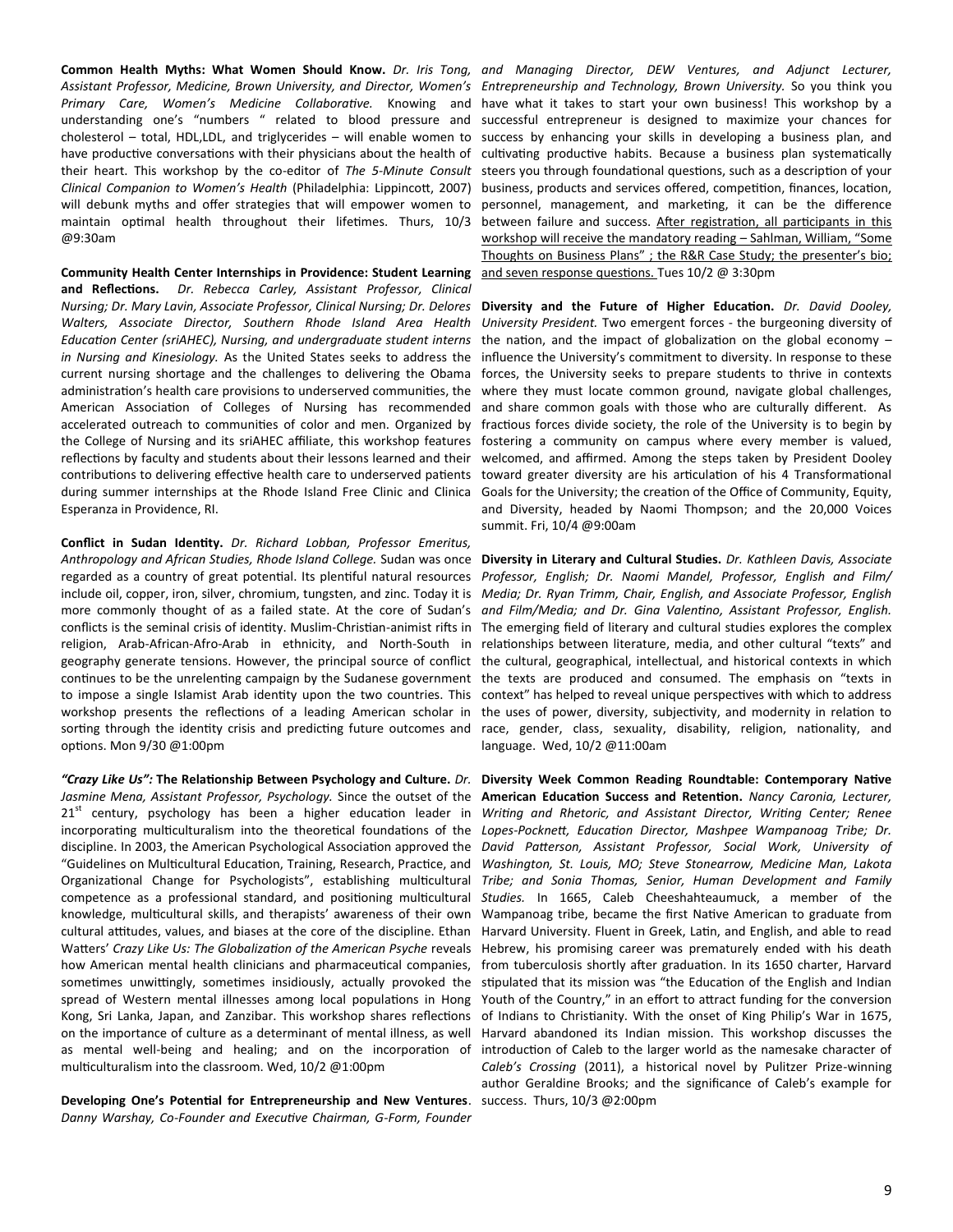Dr. Martin Luther King, Jr.: Reflections on the Man, the Speech, and increase student understanding of the successes and challenges of **the Dream.** *Dr. Norman Barber, Adjunct Assistant Professor, Africana*  reforming an urban school district. Fri, 10/4 @3:00pm *Studies, and Students from AAF/PSC-The Civil Rights Movement.* Fifty years ago, approximately 250,000 Americans from all walks of life participated in the historic March on Washington, DC for Jobs and Freedom – the largest political rally in the nation's history. Civil rights officials, clergy and spiritual leaders intermingled with labor union representatives, community leaders, and ordinary citizens. Among the civil rights speakers of the day were A. Philip Randolph of the Brotherhood of Sleeping Car Porters, Roy Wilkins of the National Association for the Advancement of Colored People (NAACP), Whitney Young, Jr., of the National Urban League, and John Lewis of the Student Nonviolent Coordinating Committee, representing the . But the speaker who elevated the occasion to its unique place in history was Dr. Martin Luther King, Jr. of the Southern Christian Leadership Conference. It is Dr. King's portrayal of his dream for America that most Americans now identify with the March on Washington. His "Dream" speech is rivaled only by President Abraham Lincoln's Gettysburg Address as the greatest speech in American history. The consensus view of history is that the March was crucial to the passage of the Civil Rights Act of 1964 and the Voting Rights Act of 1965. Recently, the nation paused to celebrate the 50<sup>th</sup> anniversary of the March on Washington. In the spirit of that celebration, this workshop will reflect on the legacy of Dr. King, the March on Washington, and the significance for today. Mon, 9/30 @3:00pm

**Frame Drumming and Instruments from Around the World.** *Kyle Forsthoff, Part-Time Faculty, Music.* The frame drum is said to be the most common drum around the world. Many cultures have utilized this drum for healing and spiritual practices. This workshop provides the opportunity to hear strokes and stroke combinations from several countries, and to discuss the drums and their role in society. Thurs, 10/3 @8:00pm

**Historical Representation of Minorities: Constructing Minority Groups.** 

*Dr. Rosie Pegueros, Associate Professor, History; Dr. Joelle Rollo-Koster, Professor, History; Dr. Eve Sterne, Associate Professor, History; and Dr. Alan Verskin, Assistant Professor, History.* How does a minority group come into existence? A project group of American and French historians and sociologists has concluded that minority groups are "socially constructed", i. e., formed from subjective and evaluative images based on perception, rather than inherent qualities. In the United States, social construction has often expanded the distance between how majority groups cognitively define minority groups in relation to how they define their own groups. In France, the influence of Michel Foucault can be seen in the critique of modernization as dividing society into insiders and outsiders. Often the outsiders are perceived to resist society's assimilative processes because those processes are viewed as destructive or impoverishing. In a society dominated by the majority, how can history help to protect the rights of the minority? Wed, 10/2 @9:00pm

**How Can Rhode Island Build Better Educational Systems?** *Dr. Susan Lusi, Superintendent, Providence Public Schools.* The Superintendent has been forthright in stating that schools in Providence, particularly the lowest-performing schools, need drastic improvement and intervention to improve student achievement. In *The Role of State Departments of Education in Complex School Reform (1997),* she establishes as a crucial step in her reform philosophy school-specific review based on progress toward reform rather on student achievement alone. Among the reforms during her brief tenure are the initiation of a Summer Scholars Program to enrich the lives of underserved students; and the creation of an Innovation Zone, empowering designated Innovation Schools, and providing them opportunities to receive additional resources and operational flexibility. This workshop provides an opportunity to

**How College Students with Disabilities Develop a Sense of Belonging.**  *Meada Daly-Cano, Ph. D. Student; and Dr. Annemarie Vaccaro, Associate Professor, Human Development and Family Studies.* In this workshop, researchers will share findings from a qualitative study, present their emerging theoretical model of belonging, and discuss implications for higher education professionals. Higher education research suggests that the development of a sense of belonging is key to academic success and persistence. However, we know little about how first-year students with disabilities develop a sense of belonging as they transition into and through their first year in post-secondary environments. Themes from a grounded theory study of 8 college students provided a foundation for an emerging theory of belonging. Student narratives suggest that there are complicated interconnections between the development of a sense of belonging, self-advocacy, social relationships, and the mastery of the student role for first-year students with disabilities. Mon, 9/30 @11:00am

**How One Sudan Became Two Sudans.** *Dr. Carolyn Fluehr-Lobban, Professor Emeritus, Anthropology, Rhode Island College.* Once Africa's largest nation, Sudan was separated into two countries in 2011. Since the separation was bitter, relations between the two countries – the Republics of Sudan and South Sudan – remain tense with sporadic outbreaks of violence at the new borders. This workshop reviews the colonial history of Africa that established arbitrary boundaries created by European powers during the  $19<sup>th</sup>$  century, while revealing how African nations and peoples have fought for the right to selfdetermination to realign these boundaries in the  $21<sup>st</sup>$  century. Nonetheless, after 22 years of civil war, the old Sudan had multiple opportunities to remain united. In 2005, the Comprehensive Peace agreement offered a final opportunity to reach a unified settlement. When efforts failed because of chronic militarism, religious polarization, and absence of a democratic framework, a referendum was held in 2011 that sanctioned separation, transforming the one Sudan into two countries with uncertain futures. Mon. 9/30 @2:00pm

**How the Chinese Exclusion Act Can Help Us Understand America.** *Dr. Ben Railton, Associate Professor, English, and Coordinator, American Studies, Fitchburg State University, Fitchburg, MA.* Anti-Chinese sentiment emerged in the western United States during the last half of the  $19<sup>th</sup>$  century, when waves of Chinese workers arrived to work in mines and on railroads. With the passage of the Chinese Exclusion Act of 1882, Chinese laborers became the first immigrant group to be legally excluded from the U. S. on the basis of race. This workshop helps participants understand how the landmark law transformed Chinese and Chinese-American lives, immigration patterns, identities, and families, as well as American identity, until its abolition in 1943. In 2012, the U. S. House of Representatives passed an apology for an era of racial discrimination. Thurs, 10/3 @3:30pm

**Improving the Quality of Education for Diverse Students: A Model School.** *Daniel St. Louis, Principal, University Park Campus School, Worcester, MA.* David Whitman's *Sweating the Small Stuff: Inner-City Schools and the New Paternalism* (2008) identifies University Park Campus School, affiliated with Clark University, and five other inner-city schools, which have virtually eliminated the racial achievement gap. All six secondary schools are characterized by having dedicated teachers, a rigorous curriculum pegged to state standards, added time on task, an extended school day and year, relatively small size, and a highly prescriptive approach that builds academic skills and shapes character. This workshop offers a principal's view of University Park Campus School. Fri, 10/4 @11:00am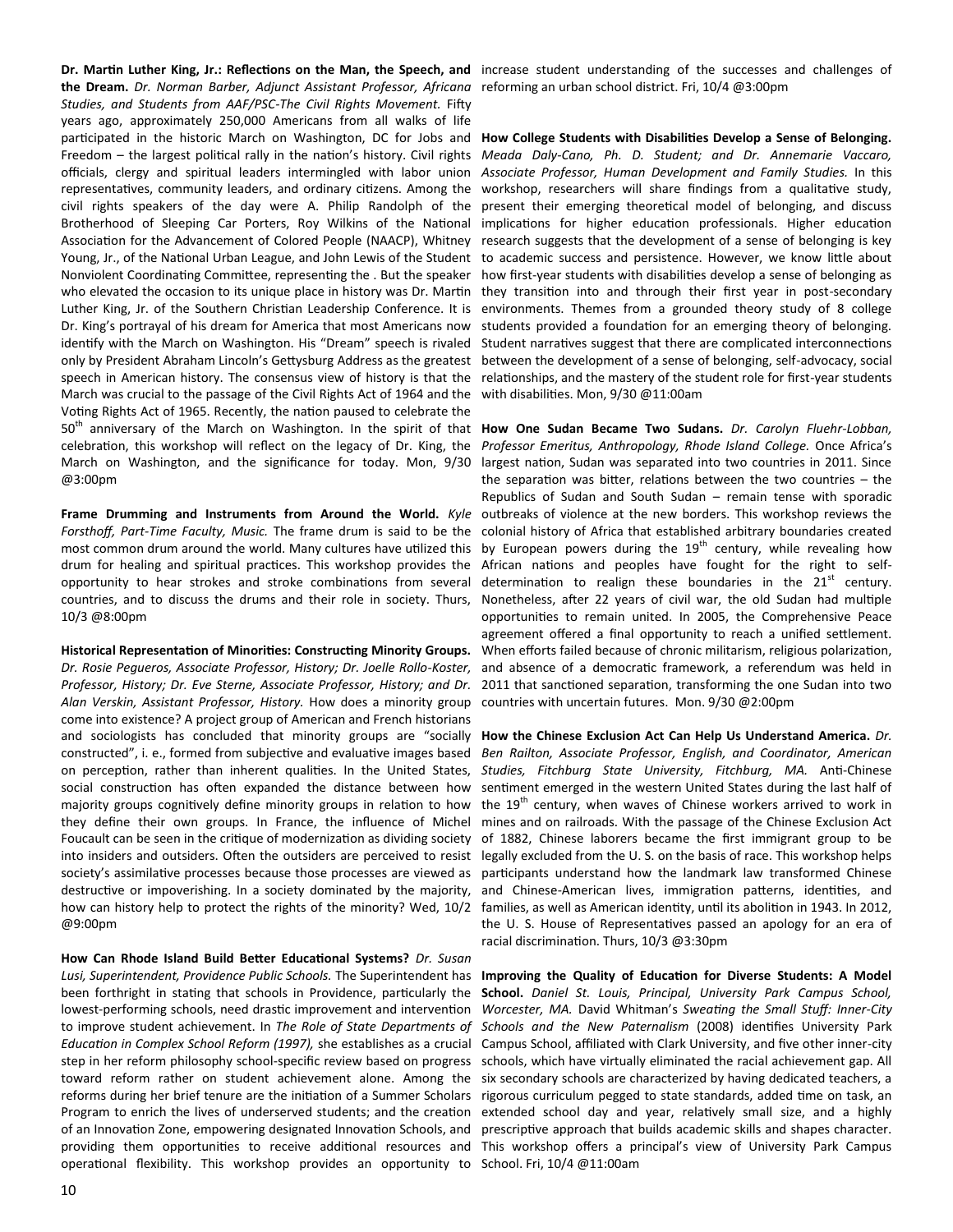Intersectionality What? Using Intersectionality in Your Life and Work? Mexico on environmental sustainability and justice, cultural diversity, *Dr. Annie Russell, Director, LGBTQ Center, and Interim Director, Gender*  and global interdependence. Wed, 10/2 @2:00pm *and Women's Studies, and Emily Goupil, Master's Student, College Student Personnel.* Every person is shaped by the multiple, yet interconnecting dimensions of their multiple identities. This workshop offers an introduction to the ways in which biological, cultural, and social categories such as gender, race, sexuality, socioeconomic class, ability, nationality, religion, and other axes of identity interact on multiple and simultaneous levels. Participants will develop their thinking around understanding and applying intersectionality theory and multiple identities; understanding the matrix of oppression; and developing awareness of social inequalities. Thurs, 10/3 @2:00pm

**In Darkness (Film and Discussion).** *Amy Olson, Executive Director, Norman Fain Hillel Center, and David F. Shamoon, Executive Producer and Screenwriter of In Darkness.* Based on a true story in Lvov, Poland during 1943, Leopold Socha, a sewer worker and petty thief, encounters a group of Jews trying to escape the liquidation of the ghetto. He hides them for money in the labyrinth of the town's sewers. As the Jews' money dwindles and as the enormity of the enterprise seeps deeper into Socha's conscience, the film explores all aspects of their unlikely alliance – their interactions, their deep misgivings, and their emotional and moral awakenings. After the film, Special Guest David Shamoon will speak about the people and the filming of this true story. Wed, 10/2 @7:00pm

**Introduction to T'ai Chi: Solo Form, Push Hands, and Martial Arts Application.** *Dr. Clifford Katz, Assistant Provost, Finance and Personnel.* T'ai Chi (Ch'uan) can be directly translated as "grand ultimate energy that manifests when balance and harmony are achieved."The concept of t'ai chi is first described in the ancient Chinese philosophical text, the *I Ching* (Book of Changes). In Chinese legend, a monk originated the practice after watching a snake defeat a crane by diverting the adversary's momentum. In Chinese philosophy, t'ai chi derives from the eternal cycle of birth and fusion of two opposite but complementary forces in the universe – the yin (feminine) and the yang (masculine). Practitioners of t'ai chi use movement to direct the yin and yang forces so as to connect to chi, or life energy. Popular in the West since the 1980's, the practice employs flowing, rhythmic, deliberate, often circular movements, with control of the breath, and ritualized stances and positions. In China, t'ai chi is believed to integrate body, mind, and spirit; reduce stress; promote longevity; and enhance balance and flexibility. This workshop presents an orientation to the practice of this ancient Chinese discipline, teaching participants to move and breathe with awareness. Thurs, 10/3 @3:30pm

**Learning by Doing in Mexico and Italy: Study Abroad** *Dr. Rosaria Pisa, Lecturer, Sociology/Anthropology.* American higher education has begun to acknowledge the need to help students develop the skills to navigate a globalized world by internationalizing the curriculum. In 1995, the University of Minnesota initiated a trend by launched its model of Study Abroad Curriculum Integration. Seeking to create a university culture that encourages and increases options for study abroad, the model is predicated on developing outreach between faculty, academic advisers, and study abroad offices; engaging faculty in curricular assessment workshops that review learning outcomes; collaborating on faculty-led study abroad classes; internationalizing oncampus classes; arranging financial aid; and evaluating continuously. summer field study in Naples, Italy on local art and culture, sustainable the curriculum. Wed, 10/2 @9:00amagriculture, and food cultures, and a winter field study in Oaxaca,

**Malala Speaks: A Young Girl's Nonviolent Response to Terrorism.** *Dr. Paul Bueno de Mesquita, Professor, Psychology, and Director, Center for Nonviolence and Peace Studies; and Kay Johnson, Adjunct Faculty, Education.* On October 9, 2012, Malala Yousafzai, a young Pakistani girl, was shot in the head at close range by a Taliban gunman on her way home from school. A girl with a strong desire to learn, she was attacked simply because she had spoken out for gender equality and fair access to education. After a miraculous recovery from an otherwise fatal gunshot wound, Malala was invited to speak at the United Nations on July 22th, 2013 – her  $16^{th}$  birthday. She delivered a powerful message, challenging the world community to practice peace and education as the most powerful weapons against terrorism and violence. Participants will view a video presentation of her speech at the UN, learn about the historical, cultural, and political context of her life in Pakistan, and be introduced to the nonviolence strategies and human rights philosophy embraced by the Pashtun people of her region for centuries. Tue, 10/1 @12:30pm

**Minority Women in the United States: Making A Difference.** *Dr. Katrin Jomaa, Assistant Professor, Political Science and Philosophy; Dr. Mailee Kue, Assistant Director, Multicultural Center; Dr. Rosie Pegueros, Associate Professor, History and Gender and Women's Studies; and Dr. Ping Xu, Assistant Professor, Political Science and Gender and Women's Studies.* Minority women immigrants to the United States face unique institutional barriers to success when traditional attitudes toward gender, race, and religion are compounded with preconceptions about nationality. Often immigration policymakers classify minority women as economically dependent and legally subordinate to the male as presumed breadwinner. In many instances, these women are employed in underground economies at or below minimum wage, providing child care or other household-oriented services, and enabling their employers to participate in the open labor market. Overcoming institutional barriers, numerous minority women have achieved success in areas, such as entrepreneurship, politics, and higher education. As leaders in their families, communities, and profession, they seek to erase these barriers for themselves and their cohorts. Wed, 10/2 @5:00pm

This workshop will present two faculty-led study abroad classes, a Collectively, this process advances URI toward its goal of diversifying **Multicultural Curriculum Transformation of a Course in Developmental Psychology: Lessons Learned.** *Taryn Aldrich, Ph.D. Student, Human Development and Family Studies; and Dr. Margaret Rogers, Professor, Psychology.* The infusion of multiculturalism into general education courses at URI is an interactive and engaging way to encourage students' consideration of diversity. The field of psychology has embraced gender, ethnicity, culture, and other aspects of diversity in understanding and explaining human behavior. Tasked to conduct a multicultural transformation of PSY 232-Developmental Psychology in the summer of 2012, the presenters complemented the process and implemented the newly transformed course in the fall semester of 2013. This workshop will lead participants through the process – selecting topics of interest, searching the research literature, discovering and designing learning activities, integrating content, choosing multimedia and supplementary readings to inform the learning activities, reviewing assessment and developing student evaluations to address student engagement and critical thinking.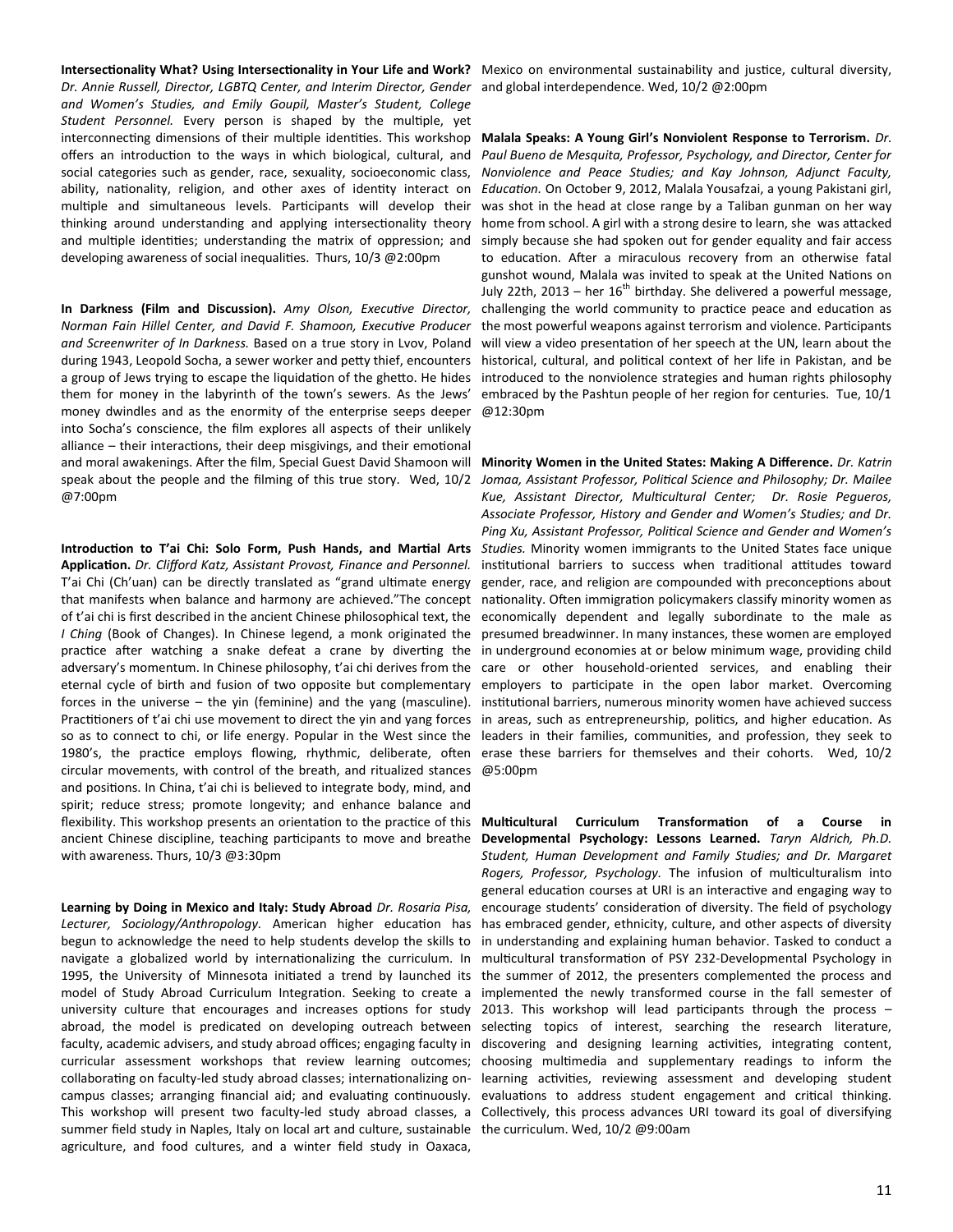to bind groups together, also shape the range of identities group members inhabit. The facilitators will discuss popular music subcultures, deconstructing their impact on race, ethnicity, gender, and sexuality. Special attention will be given to the impact of rock and metal in the construction of heterosexual Western masculinity, and to the influence of mariachi and reggaeton in the construction of Latino/a music in constructing their identities and their options for self- leaders and contributing world citizens. Tues, 10/1 @5:30pm expression. Wed, 10/2 @10:00am

Native Americans in Higher Education: Strategies for Success. Chief Research and Education. Dr. Joan Peckham, Professor and Chair, Sachem Matthew Thomas, Narragansett Tribe; and Dr. David Patterson, Computer Science and Statistics. In the past, educators have often *Assistant Professor, Social Work, University of Washington, St. Louis*, MO. Native Americans have experienced one of the highest dropout Mathematics - as separate silos, distinct from each other and from rates in higher education. These lectures will discuss the importance of other subjects. Recent trends have begun to redefine the STEM fields higher education to Native Americans, and discuss strategies for academic success, such as heritage programs in language and culture workshop discusses the learning and research benefits of applying that connect home and university. Thurs, 10/3 @6:00pm

**Neurodiversity: There's No Such Thing As a Normal Brain.** *Pamela Rohland, Director, Student Disability Services; and Maggie Korn, Master's Student, Psychology.* Research indicates that differences in the functioning of the brain and nervous system influence the ways in which we experience consciousness, perception, memory, and learning. Instead of applying a medical model of disability and regarding these cognitive differences as dysfunction, deficit, or disease, this workshop reviews the emerging advocacy for neurodiversity, which proposes a social model of cognition. The resultant paradigm shift would enable people to be viewed in a balanced portrait of their neurological strengths and weaknesses. Tues, 10/1 @9:30am

**Neuroscience and the Future.** *Dr. Alycia Mosley Austin, Director, Graduate School Recruitment.* Multicultural competence and the science curriculum may seem to some as a uneasy fit. This workshop will use neuroscience as a model discipline for how to incorporate inclusive teaching in the science classroom. Drawing from the literature relating to brain development, attention, and cognition, discussion will focus on how we use the brain, which will then inform how to teach about the brain. Participants are invited to reflect on how these strategies can be used across scientific disciplines. Mon, 9/30 @3:00pm

**Night of Spoken Word featuring Zora Howard of Strivers' Row**. *Kevin Gemmell, Junior, Engineering, and President, URI Slam Poetry Club.*  Spoken Word is poetry intended for onstage performance, rather than primarily designed for the page. While often associated with hip-hop culture, its immediacy and rhythmic and high-energy qualities also have strong ties to storytelling, postmodern performance, and monologue theatre, and traditional world musics. The featured poet of the evening is Zora Howard, the first New York City Youth Poet Laureate, and the youngest member of Strivers' Row. Mon, 9/30 @7:00pm

**Nonviolence Nepal: Multicultural Experience of a Lifetime!** *Dr. Paul Bueno de Mesquita, Professor, Psychology, and Director, Center for Nonviolence and Peace Studies (CNVPS), and students from the Student*  Heitor Villa-Lobos, Brazil. (\$12 General Admission, \$7 Students). Sun, *Nonviolent Involvement Committee (SNIC).* Join URI students as they 10/6 @3:00pmshare their firsthand direct international nonviolence and peace

**Music, Subcultures, and Diversity: Genre and the Construction of**  training experiences within the context of current post-conflict civil Identities. Dr, Marilda Oviedo, Assistant Professor, Communication society building efforts in Nepal. Students will share personal video and Studies; and Dr. Ian Reyes, Assistant Professor, Communication Studies. photographs of their most memorable experiences while discussing the This workshop posits that cultural tastes and social politics, which help diverse geography, ecology, economic, cultural, spiritual, social, identity. The audience will be asked to share their reflections about opportunity for URI students to become multiculturally competent political, and human dimensions of Nepal, an ancient land in the heart of Asia. Led by the CNVPS, the Nepal program is a model international study and training program consistent with the cross-cutting theme of Global Awareness and Global Change articulated in the academic priorities of URI's strategic plan. Training in nonviolence while abroad, where diversity and cross-cultural complexity can be experienced, is an

> **On Integrating the Diverse Cultures of STEM for Interdisciplinary**  addressed the STEM fields – Science, Technology, Engineering, and as integrated and formative of a holistic sense of the world. This STEM education in contexts that encourage students and faculty to make deeper connections between academic concepts and real-world lessons. Wed, 10/2 @4:00pm

> **Gender and Women Studies Panel: Out of Diversity We Speak.** *Anita Ayebale, Master's Student, Political Science; Florence Badejo, Undergraduate, Pharmacy; Dr. Kyle Kusz, Associate Professor, Kinesiology; Dr. Michelangelo La Luna, Associate Professor, Languages; Dr. Marilda Oviedo, Assistant Professor, Communication Studies; Rhiannon Sorrell, Master's Student, Library and Information Studies; and Alyssa Zisk, Sophomore, (?) Mathematics.* This public sharing of reflections from faculty, graduate and undergraduate students will reveal the influences of our diverse ways of being and knowing ourselves and our significant others. By reaching across boundaries of education, discipline, age, generation, ethnicity, race, and gender, this event celebrates the impact of multiculturalism on our intellectual, spiritual, emotional, physical, and occupational choices, and enables us to model collaboration. Thurs, 10/3 @12:30

> **Peace and Harmony Meditation.** *Sheila Mitchell, Registered Nurse, Health Services; and Dr. Celina Pereira, Physician Emeritus, Health Services.* Deriving its origins from the ancient Eastern religions, particularly those of India, China, Japan, and Egypt, meditation is both a body of ancient spiritual practices and a set of contemporary mindbody techniques. It seeks to center the mind by concentrating focus on an object of attention, freeing the mind from material attachment, and opening the mind to heightened consciousness. This gathering of people will increase awareness of the principles and practices of meditation, and provide an opportunity to direct collective energies toward the attainment of peace and harmony at URI. Mon. 9/30 @12:00pm

> **Piano Music from the World.** *Manabu Takasawa, Associate Professor, Music.* Concert pianist Manabu Takasawa, with percussionist Michel Muller, performs music of five continents from composers ranging from Frederic Chopin, Poland, Nambu Bell, Japan, and Astor Piazzolla, Argentina, to Joshua Uzoigwe, Nigeria, Percy Grainger, Australia, and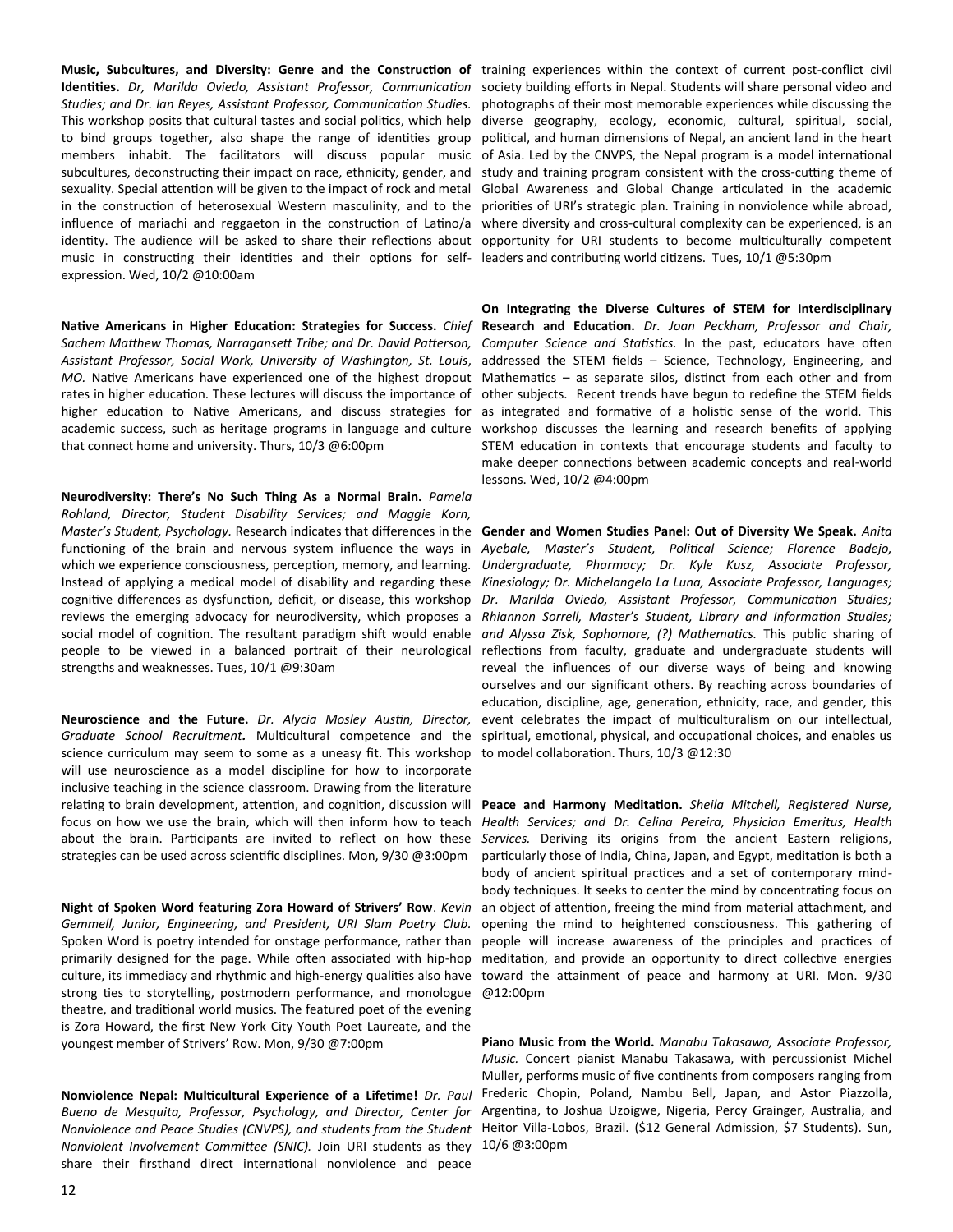**Pray the Devil Back to Hell (Film and Discussion)**. *Dr. Delores Walters,*  amputations, and sexual assault. Yet they retain hope. Tue, 10/1 *Associate Director, sriAHEC; Elaine Traub, Nurse Practitioner, MinuteClinic; and students.* This film depicts the success of a women's social movement utilizing grassroots activism to transform the history and politics of their nation. After the outbreak of civil war in 1989, Charles Taylor was elected president of Liberia in 1996, promising an end to war. When his government descended into dictatorship, opposing Muslim warlords battled the Taylor forces, with both sides unleashing murder, rape, child soldiering, and terrorism upon the Liberian populace. In 2003, social worker Leymah Gbowee began organizing mothers, wives, grandmothers, and daughters through the Christian Women's Initiative. Her colleague, Asatu Bah Kenneth, formed a similar group comprised of Muslim women. Together, their nonviolent sit-ins launched a series of events that led to peace talks, the exile and conviction of Charles Taylor for war crimes, the election of Ellen Johnson-Sirleaf as Africa's first female head of state in modern Tue, 10/1 @ 5:00pm

**Promising Scholars: Graduate Student Research Symposium on Diversity.** *Dr. Alycia Mosley Austin*, *Director, Graduate Recruitment and Diversity Initiatives; and graduate student panelists.* This workshop presents research to the campus community by graduate students preparing theses or dissertations on diversity-related topics for the purposes of retaining diverse students, and nurturing critical inquiry, communication, and collaboration across disciplinary boundaries. Mon, 9/30 @4:00pm

**Race, Imperialism, and the Specularization of the (Female) Other in Suzan-Lori Parks' "***Venus". Dr. Gitahi Gititi, Professor, English.* This workshop investigates how the play *Venus* by the acclaimed Africanrace, gender, colonization, and economic exploitation, as evidenced by the public exhibitions of the South African woman Saartjie Baartman in two European capitals in the early  $19^{th}$  century. Tue,  $10/1$  @ 3:30pm

**SafeZone Workshop.** *Dr. Annie Russell, Director, LGBTQ Center, and Interim Director, Women and Gender Studies.* This workshop is designed to (a) increase awareness and knowledge of issues facing the GLBTQ community, (b) build a visible network of allies, and (c) establish a more welcoming and inclusive campus climate. Thurs, 10/3 @6:00pm

**Self-Authorship and Action: One Man's Journey into Outer Space.** *Dr. Karl Aspelund, Assistant Professor, Textiles, Fashion Merchandising, and Design.* A major moment in the self-authorship of the presenter occurred when he spontaneously called Dr. Mae Jemison, the first African-American astronaut, to inquire about her crew's plans for clothing and textiles, after hearing her discuss the 100-Year Starship Project. This workshop enables participants to share the presenter's adventure as he collaborates in preparation for the first interstellar spaceship and voyage. Tue, 10/1 @11:00am

**Service: When Women Come Marching Home (Film and Discussion).**  *Christine Dolan, Specialist II, Education; and Beth Grady, Women Veterans' Program Manager.* Women comprise 15% of the current U. S. questions. Mon, 9/30 @2:00pmmilitary, with that number expected to double in ten years. This film documents the resourcefulness of 7 courageous women soldiers returning home from the wars of Iraq and Afghanistan. As they transition from active duty to civilian lives, the women summon up the courage to confront homelessness, post-traumatic stress disorder,

@5:00pm

**Shadows Formless: Alienation and Female Subjectivity in India (Video and Discussion)***. Dr. Ashish Chadha, Assistant Professor, Film/Media.*  Interpreted from the novel *Pandavapuram (The Wind from the Hills)* by the acclaimed Indian novelist Sethu, this film infuses norms of the mystical world into everyday life while probing the boundaries of reality. In the film, an abandoned wife's fantasy comes to life when the lover in her subconscious materializes and transforms her loneliness and boredom. After the screening, the filmmaker, highly regarded in India for his avant-garde approach, will discuss the film. Tue 10/1 @9:30am

times, and the awarding of a Nobel Peace Prize to Leymah Gbowee. Spanish Heritage Speakers' Experiences in the Classroom. Zoila *Castro, Lecturer, Spanish; and Dr. Susana De Los Heros, Associate Professor, Spanish.* The United States now has the fourth-largest Spanish-speaking population in the world. In order to deepen their understanding of teaching and learning, researchers are increasingly turning their attention to Spanish heritage speakers - persons who learned Spanish as their home language but attend school in an environment where Spanish is not the language of the majority. In some classrooms where English is the norm, immersion without adequate preparation may leave Spanish heritage speakers with feelings of alienation from the learning goals of the class, and marginalization from the class climate. This workshop features a roundtable of Spanish heritage students and language teachers who will share their experiences in the Spanish L2 classroom. Wed, 10/2 @10:00am

American playwright and screenwriter amplifies the intersection of **Taking A Closer Look at Diversity: Building an Inclusive Community for All.** *Chris Cicero and Jenna Solomon, URI Student Senate.* This workshop presents members of the URI Student Senate taking the initiative in promoting an interactive discussion with students and other members of the campus community on (a) what diversity is, (b) what challenges and opportunities exist for diversity at URI, and (c) how we can become a more equitable and inclusive community. Fri,10/4 @3:00pm

> **Teacher Training in Kenya.** *William Molloy, Lecturer, Education.* Seeking to implement the second of eight Millennium Development Goals endorsed by the United Nations in 2000, Kenya sought to implement universal primary education in 2003. An estimated 1 in 5 children had never attended school. Ten years later, nearly 95% of Kenyan children attend school. A contributing factor to the surge of participation of children in Kenyan schools has been an increase in teacher training programs. When he visited Nairobi with friends in 2006, he was shocked to see overcrowded and squalid classrooms filled with hopeful children who could neither read nor write. On the flight home, he decided to found the nonprofit Africa Teacher Foundation, for which he has raised \$200,000 to support the training of Kenyan teachers. During his return visits, 740 East African teachers have been trained, impacting the lives of an estimated 29, 000 students. Seven American teachers, including URI alums, have also been dispatched to Kenya to teach reading, writing, math, and lesson planning to teachers. This workshop updates the work of the Africa Teacher Foundation, and invites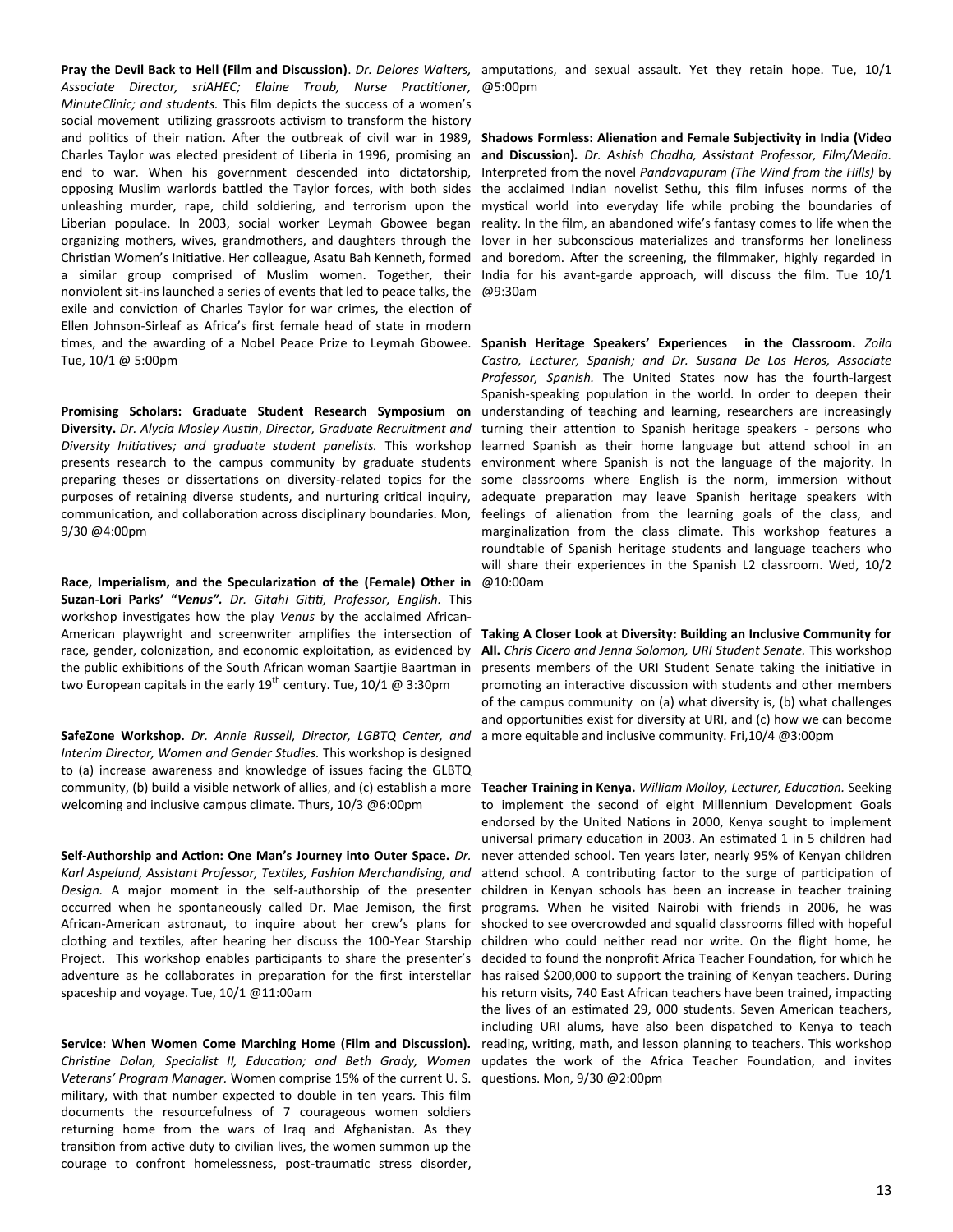Telling the Story of Ethnic, Racial, Sexual, and Religious Diversity in The Most Diverse Place on Campus: Why Writing Centers Are Neces-**Rhode Island.** *Elisabeth Harrison, Rhode Island Public Radio Education*  **sary.** *Nancy Caronia, Lecturer, Writing and Rhetoric, and Assistant Di-*Reporter and Morning Edition Host; John Pantalone, Assistant Professor rector, Writing Center; Marcy Isabella, Ph.D. Student and Teaching Asand Chair, Journalism Department (moderator); Elizabeth Rau, Writer, sistant, Writing and Rhetoric; and J. C. Lee, Ph. D. Student, Writing and *Marketing and Communications, and Writer, Rhode Island Monthly; Bill Reynolds, Sports Columnist, Providence Journal; and Alisha Thounsavath, Staff Writer, Providence Journal.* Winners of the 2013 Metcalf Awards for Diversity in the Media sponsored by Rhode Island for Community and Justice, the four panelists will discuss their experiences in covering stories that involve racial, ethnic, religious, and sexual minorities. They will probe the challenges and difficulties of telling these stories, as well as the satisfaction of informing the public about critically important stories, such as the Trayvon Martin/George Zimmerman case. Wed, 10/2 @2:00pm

**The Changing Face of 21st Century Learning: Are You Ready?** *Dr. Julie Coiro, Assistant Professor, Education.* Major forces of change are challenging us to consider new ways of learning so that students can think critically, work collaboratively, and communicate effectively. This workshop will engage participants in conversation about the qualities and needs of tomorrow's learners, trends in digital technologies, and the role that higher education might play in the knowledge revolution. Emerging digital practices and K-12 settings will be explored with a focus on the unique characteristics of today's students, their needs, preferences, and the challenges associated with meeting expectations for college and career readiness. Fri, 10/4 @12:00pm

T**he NCORE Experience: Student Learning and Reflections from the Conference Experience.** *Cindy Cabrera, Senior, Communication Studies; Kabir Lambo, Senior, Sociology and Africana Studies; and Richmond Sam, Sophomore, Accounting.* Universities continue to look for alternative strategies to enrich the educational experience for students, and to address critical gaps on diversity issues in the curricula. A study by business researcher Roberto Bergami (2006) suggests that students perceived the amount of student learning generated by a conference to be greater than the amount produced in a classroom over the same time span. One key factor in the added learning is the increased value of the human interaction component at conferences. This workshop shares student reflections from attendance at the 26<sup>th</sup> Annual Conference on Race and Ethnicity in American Higher Education in New Orleans, LA, regarded by many as the nation's most important academic conference on race. Mon, 9/30 @12:00pm

**The Future of Education in Providence: A Mayor's Point of View.** *Hon. Angel Taveras, Mayor, Providence.* Under the leadership of Mayor Taveras and Superintendent Lusi, Providence has received national recognition for its efforts to turn around low-performing schools and raise student achievement in every public school. The Mayor's Children and Youth Cabinet, a collaboration of public, private, and nonprofit leaders, was among 31 organizations from across the nation to be named as Together for Tomorrow Challenge winners for 2012-2013. The CYC was recognized for its Innovation Zone's plan to engage community partners in the work of improving attendance, behavior, coursework, and college access. In addition, the Annie Casey Foundation has selected Providence as the first site for Evidence2Success, a new approach to investing in programs that promote healthy child development; and Bloomberg Philanthropies has awarded \$5 million to Providence to improve childhood literacy. This workshop will enable participants to understand the trajectory of change in Providence schools. Thurs, 10/3 @11:00am

*Rhetoric, and Acting Director, Writing Center.* Barron and Grimm (2002) suggest that, "Writing centers might be the best place on campus to glimpse the extent to which (cultural) difference really matters in writing, yet too often the writing center is…a place where students are supposed to learn to read and write as if they have no differences." They propose greater dialogue between the mainstream values of the institution and the heritage values, ultimately enriching both. This experiential workshop orients participants to the URI Writing Center, commenting on the role of peer review and second opinions. Tutors will enact a typical exchange that might occur when an assignment is discussed, ending with a simple writing exercise. Mon, 9/30 @1:00pm

**The Need for Critical White Studies.** *David Hayes, Coordinator, Academic Enhancement Center.* This workshop presents a discussion about the need for critical teaching and scholarship on white identity in educational institutions. White identity is often construed as "normal", "universal", "objective", "rational", "colorblind", and "unmarked", with other groups distanced from the norm along a continuum. Within Western codes of representation, white identity is projected as the standard for culture, power, beauty, knowledge, and civilization. Universities should engage White students, professors, and administrators in critical examining of their racial identity as a first step toward equity. Mon, 9/30 @ 11:00am

**The Views of Educators On Preparing the 21st Century Workforce.**  *Andrea Castaneda, Accelerating Schools Chief, Rhode Island Department of Education.* With one of the nation's highest unemployment rates, Rhode Island needs an effective workforce development system to retain more of its university graduates. In this workshop, the presenters shares reflections about the preparation and skills levels of workers in Rhode Island, the needs of employers, and the issues faced by K-12 education. Fri, 10/4 @1:00pm

**The Views of Employers On Preparing The 21st Century Workforce.**  *Elizabeth Jardine, Chief, Program Development, Governor's Workforce Board, Rhode Island; and Brandon Melton, Senior Vice President Emeritus, Human Resources, Lifespan Health System.* What is essential to achieving a successful career now and in the near future? This interactive workshop will outline the core skills and characteristics required of successful employees across a wide range of businesses and industries in the United States, Special emphasis will be placed on the most critical work readiness skills required of enployees from entry level positions to the executive management suite. Fri, 10/4 @12:00pm

**Through the Eyes of Africa: Photographs of South Africa.** *Dr. Stephen Wood, Professor, Communication Studies.* After a safari and tour, the presenter shares photographs of life in contemporary, post-apartheid South Africa, imaging ways in which identity, socioeconomic class, and politics have changed or displayed continuity. Wed, 10/2 @5:00pm